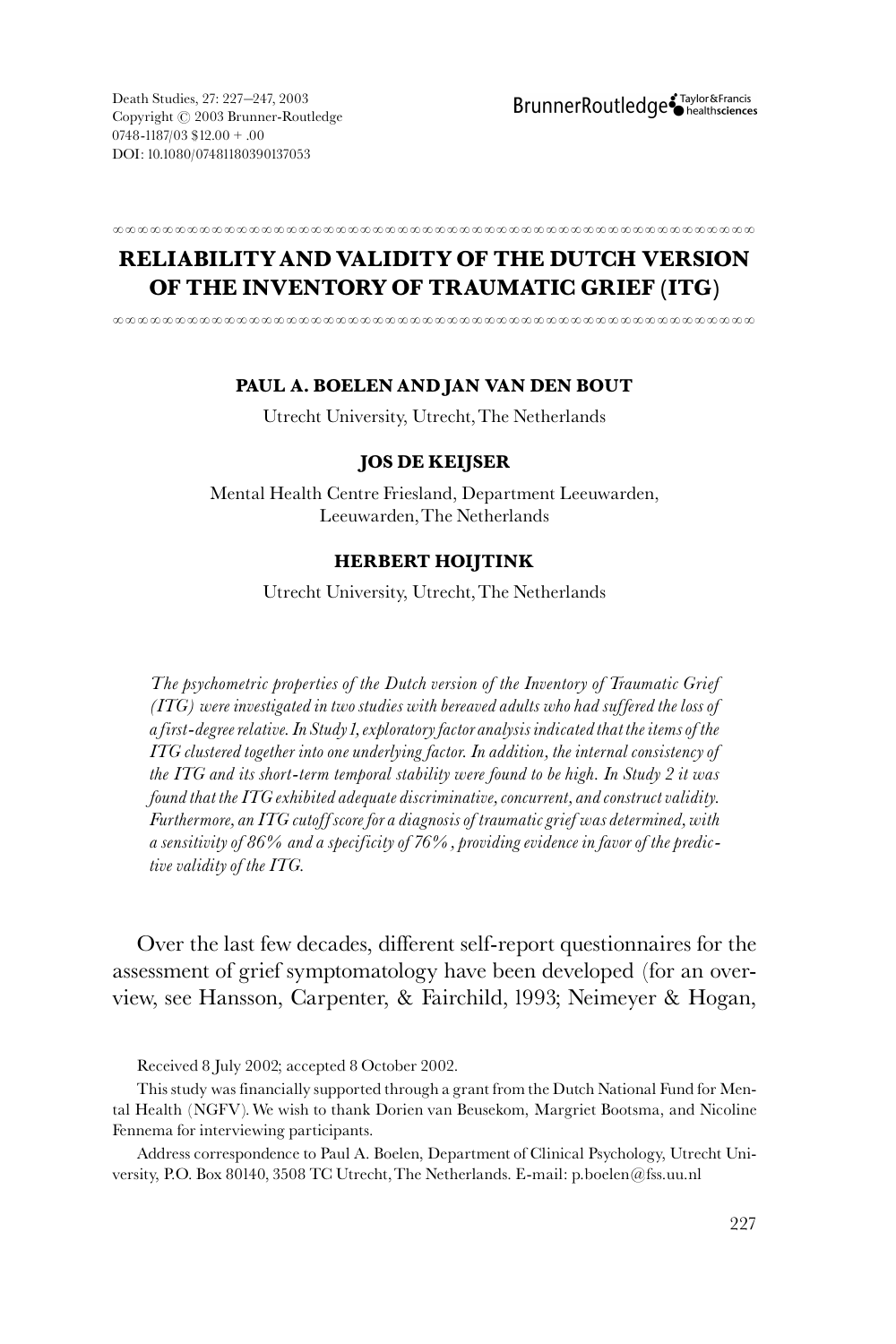2001). Faschingbauer, Zisook, and DeVaul (1987) developed the Texas Revised Inventory of Grief (TRIG). Although the TRIG is one of the most commonly used instruments to measure grief symptoms, it has been criticized in a number of ways. Prigerson, Maciejewski, et al. (1995) noted that the TRIG includes item redundancies and that it is overinclusive of benign symptoms of grief, while omitting the more threatening symptoms of grief. Sanders, Mauger, and Strong (1985) constructed the Grief Experience Inventory (GEI), a multidimensional instrument to measure grief reactions across nine dimensions (e.g., despair, guilt, social isolation, loss of control). Although there is some evidence of the questionnaires'convergent and discriminant validity, other aspects of the validity as well as the reliability of the GEI have been found to be poor. In addition, the GEI has been criticized for including item redundancies, for containing superfluous items and for lacking responses most relevant to grief (Neimeyer & Hogan, 2001). Burnett, Middleton, Raphael, and Martinek (1997) developed the 17-item Core Bereavement Items scale, in an effort to construct a coherent scale of core bereavement symptoms common to different groups of bereaved individuals.While the CBI has been found to possess adequate internal consistency and discriminant validity, other aspects of the validity as well as the stability of the measure still remain to be investigated. As noted by Neimeyer and Hogan, at present, it seems that the CBI is probably best suited to measure "normal" grief reactions, given that it intentionally excludes less frequent grief symptoms reflecting a problematic grief course. Recently, Hogan, Greenfield, and Schmidt (2001) developed the Hogan Grief Reaction Checklist (HGRC) that was designed to measure the multidimensional nature of the normal process of bereavement. A strength of the measure is that it was constructed using empirical methods of instrument development with items being derived from qualitative data collected from bereaved individuals, as opposed to other grief scales that were rationally developed based on reviews of the bereavement literature and clinical experience of the scale's authors (Hogan et al., 2001). In addition, the HGRC measures phenomena that are not by definition specific to bereavement, such as panic behavior, detachment and cognitive disorganization, which makes it suitable for comparing bereaved and non-bereaved individuals on different dimensions.

Besides these four well-known instruments, other questionnaires that have been developed and studied with bereaved populations include the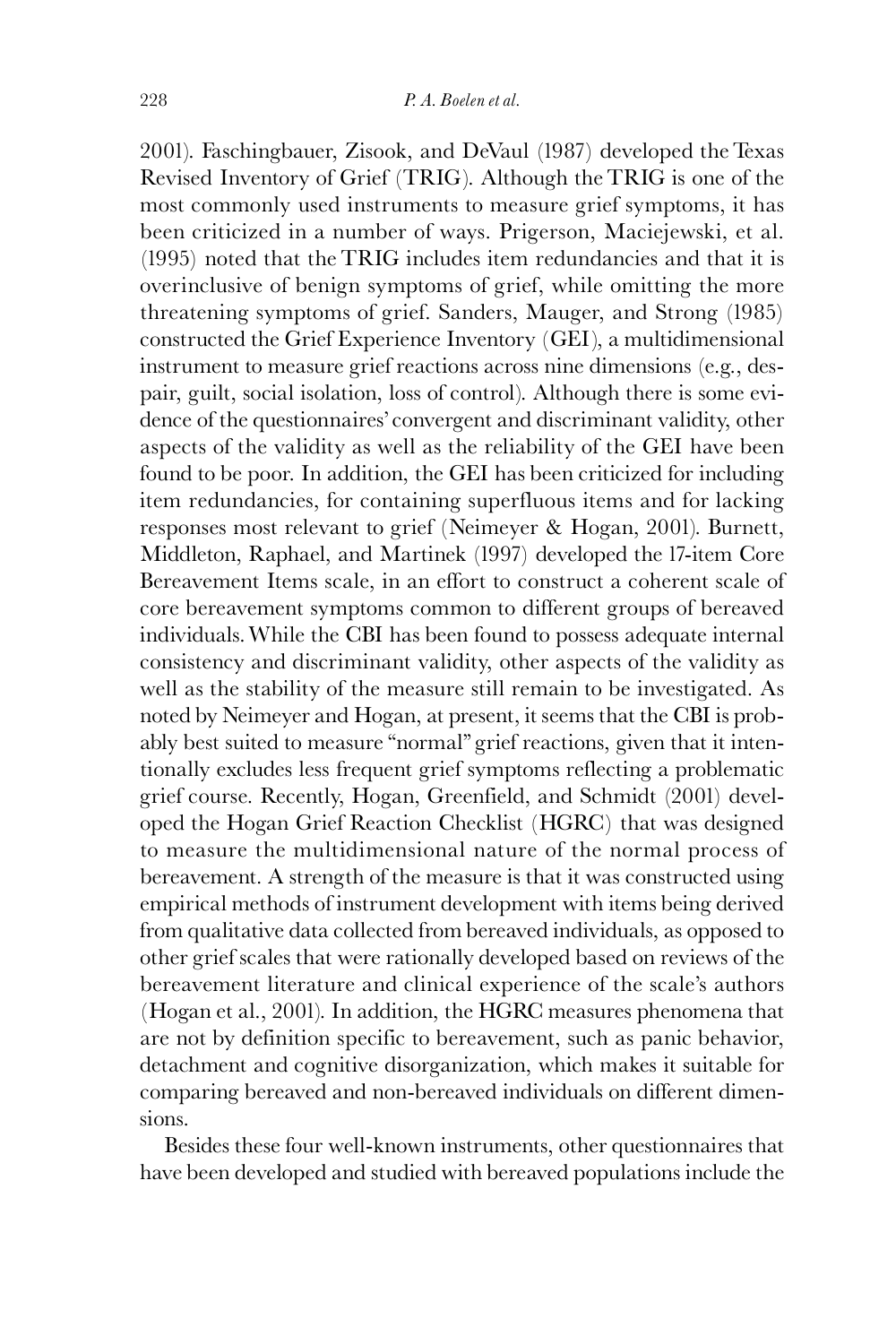Impact of Event Scale (Horowitz, Wilner, & Alvarez, 1979; Zilberg, Weiss, & Horowitz, 1982), the Widowhood Questionnaire (Zisook & Shuchter, 1985), the Grief Measurement Scale (Jacobs et al. 1986), and the Grief Resolution Index (Remondet & Hansson, 1987).

Although there have been many attempts to quantify the intensity of grieving, relatively little attention has been paid to the development of questionnaires that can be specifically used to measure pathological or maladaptive symptoms of grief.This is probably partially due to the fact  $that—although throughout the years different authors have suggested$ criteria for pathological forms of grief (Jacobs, 1993; Parkes & Weiss,  $1983$ —up to five years ago, there were few empirical studies on the distinction between normal and pathological symptoms of grief. However, this has changed; different studies have helped to identify certain maladaptive symptoms of grief that form a unified component of emotional distress that is clearly distinguishable from symptoms of depression and anxiety, and which pose significant risks for mental and physical morbidity (for an overview, see Jacobs, 1999; Prigerson & Jacobs, 2001). On the basis of empirical studies and an expert conference, standardized consensus criteria for the disorder traumatic grief have been developed, which have received preliminary validation in a sample of 308 elderly widowed spouses (Prigerson et al., 1999). The symptoms of traumatic grief have been conceptualized as falling into two categories:''separation distress'' (e.g., preoccupation, yearning and searching to the point of functional impairment) and "traumatic distress" (e.g., numbness, emotional detachment, bitterness, lack of trust in others, identification symptoms).

Now that maladaptive symptoms of grief have been more clearly identified, there is a growing need for an instrument that can be used to measure these symptoms. The Inventory of Traumatic Grief (ITG), developed by Prigerson andJacobs (2001), was constructed for this purpose. In contrast with some of the other extant grief questionnaires that measure grief reactions in general, the ITG was specifically designed to measure symptoms of grief that are expected to be particularly maladaptive. The ITG is an expanded version of the Inventory of Complicated Grief (ICG; Prigerson, Maciejewski, et al., 1995). It contains the symptoms that are present in the consensus criteria for traumatic grief as well as other maladaptive symptoms of grief. Although some psychometric properties of the ICG are known, little is known about the psychometric properties of the ITG. Prigerson and Jacobs (2001) have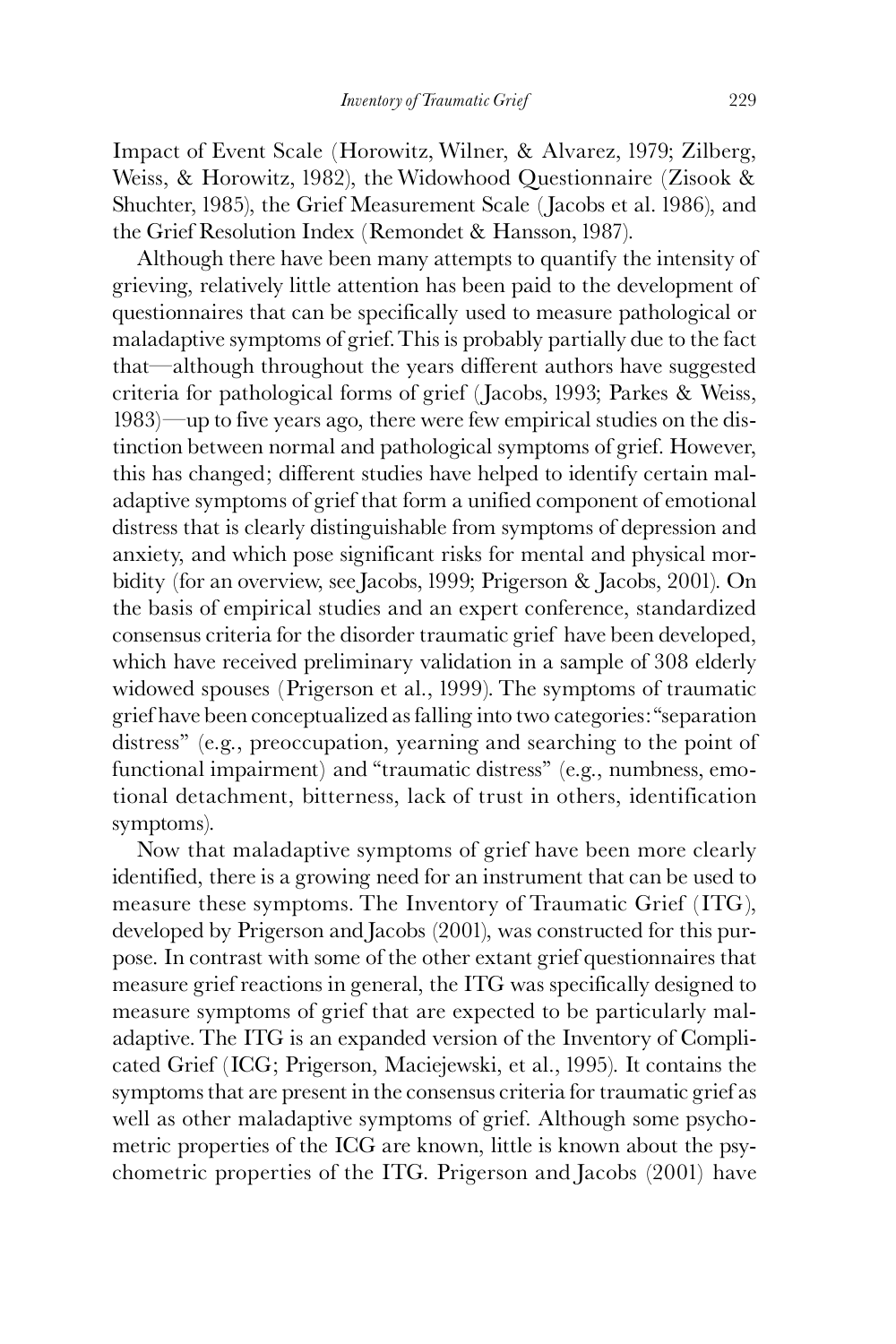reported that the ITG possessed high internal consistency in a study with 76 widowed participants. However, no data have been published on the temporal stability and factor structure of the scale. In addition, no studies have yet evaluated the validity of the ITG. Consequently, it is unknown if the scale measures "maladaptive" rather than "normal" symptoms of grief.

The purpose of the present research was to examine the psychometric properties of the Dutch version of the ITG in two studies, with different groups of bereaved adults who had suffered the loss of a first-degree relative (partner, parent, child, or sibling) and who had sought some form of professional help or treatment in the aftermath of their loss. In Study 1, the factor structure, internal consistency, and short-term temporal stabilityof the ITG were examined. In Study 2 the discriminative, concurrent, and construct validity of the ITG were explored. Different predictions were tested derived from the notion that the ITG was designed to measure''maladaptive'' instead of ''normal'' reactions to loss. In addition, by comparing scores on the ITG with the outcome of a structured clinical interview, the Traumatic Grief Evaluation of Response to Loss (TRGR2L; Prigerson, Kasl, & Jacobs, 1998), a cutoff score for the ITG was determined that optimally classifies participants as suffering or not suffering from the disorder traumatic grief, according to the consensus criteria of Prigerson et al. (1999). The aim of this was to test the predictive validity issue of whether the ITG can be used to identify individuals with clinical levels of traumatic grief as defined by Prigerson et al. (1999).

# Study 1: Examination of the Factor Structure, Internal Consistency, and Temporal Stability of the ITG

Method

### **Participants**

Data were obtained from 250 bereaved individuals who had suffered the death of a first-degree relative in the previous three years. Table 1 shows the characteristics of the group. All participants had received some form of help or treatment after their loss: 33 (13%) had followed treatment with a psychologist, 22 (9%) had received help from a social worker, 95 (38%) from a grief counselor, 18 (7%) from clergy, and 82 (33%) had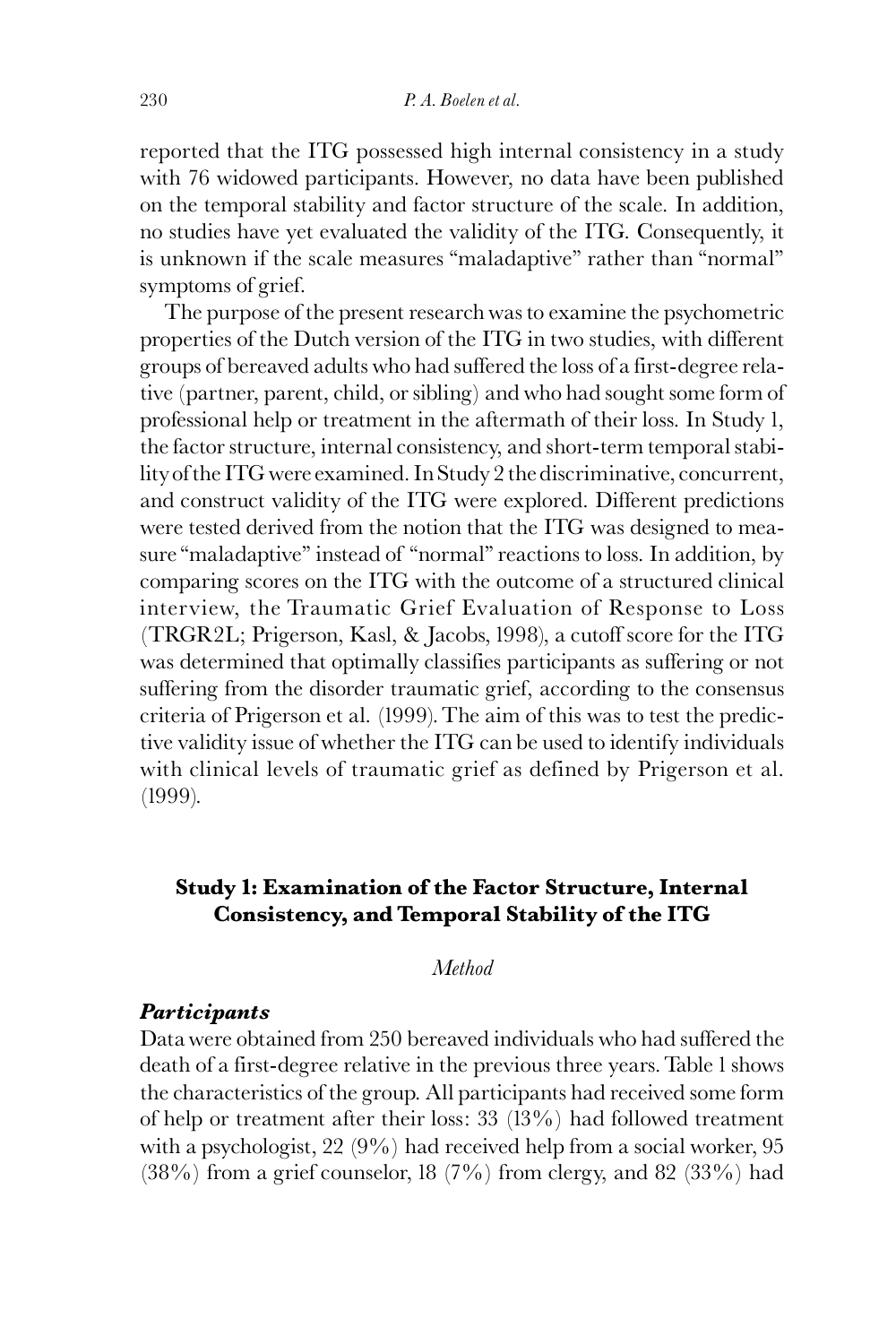|                                           | Study 1                     |                       | Study 2                |                          |
|-------------------------------------------|-----------------------------|-----------------------|------------------------|--------------------------|
| Characteristic                            | Dimensionality<br>$(n=250)$ | Stability<br>$(n=29)$ | Validity<br>$(n = 89)$ | Cutoff point<br>$(n=55)$ |
| Gender                                    |                             |                       |                        |                          |
| Female $(\% )$                            | 206(82.4)                   | 26(89.7)              | 67(75.3)               | 41(74.5)                 |
| Male $(\% )$                              | 44 (17.6)                   | 3(10.3)               | 22(24.7)               | 14(25.5)                 |
| Mean age $(SD)$                           | 49.5(11.6)                  | 47.8(10.0)            | 39.6 (12.3)            | 39.5(13.1)               |
| Educational level <sup>a</sup>            |                             |                       |                        |                          |
| Low $(\% )$                               | 53 (21.2)                   | 5(17.2)               | 16(18)                 | 11(20.0)                 |
| Medium $(\% )$                            | 128(51.2)                   | 17(58.6)              | 38 (42.7)              | 25(45.5)                 |
| High $(\% )$                              | 69 (27.6)                   | 7(24.1)               | 33(37.1)               | 19(34.5)                 |
| Relationship to deceased                  |                             |                       |                        |                          |
| Partner $(\% )$                           | 174(69.6)                   | 16(55.2)              | 25(28.1)               | 15(27.3)                 |
| Parent $(\% )$                            | 35(14.0)                    | 8 (27.6)              | 23(25.8)               | 14(25.5)                 |
| Adult child $(\% )$                       | 32(12.8)                    | 3(10.3)               | 32(36.0)               | 22(40.0)                 |
| Sibling $(\% )$                           | 9(3.6)                      | 2(6.9)                | 9(10.1)                | 4(7.3)                   |
| Cause of death                            |                             |                       |                        |                          |
| Unnatural $(\% )$                         | 52 (20.8)                   | 9(31.0)               | 20(22.5)               | 17(30.9)                 |
| Natural $(\% )$                           | 198 (79.2)                  | 20(69.0)              | 64 (71.9)              | 36(65.5)                 |
| Mean time since loss<br>(in months): (SD) | 17.0 $(8.5)$                | 18.0(10.0)            | 41.6(47.4)             | 38.0(41.1)               |

TABLE 1 Characteristics of the Sample

<sup>a</sup>Medium educational level refers to high school and/or intermediate vocational qualification, high educational level refers to a college or university degree.

received help from different caretakers. For the estimation of the temporal stability of the ITG, 29 participants of the total group completed the ITG twice. Characteristics of this subsample are also shown in Table 1.With respect to the help these participants had received, the distribution was as follows: psychologist, 10%; social worker, 7%; grief counselor, 41%; clergy, 10%; more than one caretaker, 31%.

### Measures

Assessment of Background and Loss Characteristics. Questions were developed to assess background characteristics (e.g., age, gender), and characteristics of the loss experience (e.g., mode of death, time from loss).

ITG. The ITG (Prigerson & Jacobs, 2001) is a 30-item self-report questionnaire designed to measure maladaptive symptoms of grief.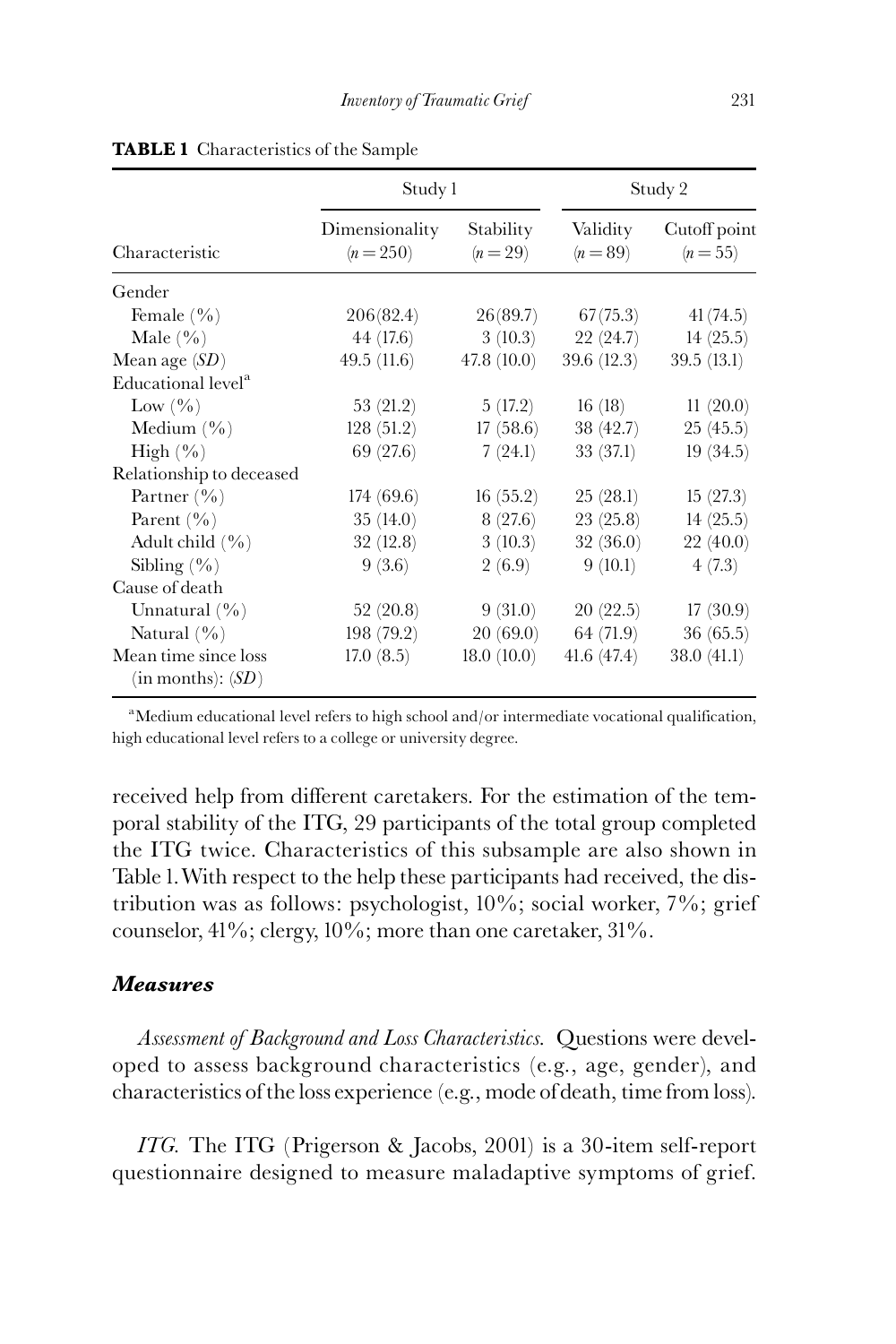Respondents are asked to rate the degree to which the symptoms represented in the items applied to them in the last month on 5-point scales, which for some items represent the frequency with which the symptoms occurred (ranging from almost never to always) and for other items represent the intensity of the symptoms (e.g., ranging from no sense of bitterness to an overwhelming sense of bitterness).The total score is calculated by summation of the item scores and gives an indication of the maladaptive grief symptom severity. The original version of the ITG was translated into Dutch and subsequently translated back into English by an interpreter, to make sure that the Dutch translation resembled the original version as much as possible. Because the Dutch version was based on a preliminary version of the ITG, which was obtained from H. G. Prigerson in 1997, the Dutch version differs slightly from the version in Prigerson and Jacobs (2001). In the Dutch version, Item 26 ("I have lost my sense of security or safety since the death of-'') and Item 27 ("I have lost my sense of control since the death of  $'$ ) of the original version, were taken together into one item ("I have lost my sense of security, safety or control''). Consequently, the ITG examined in the present research consists of 29 items (see Table 2), with the possible total score ranging from 29 to 145.

### Procedure

Data for the present study were collected as part of a Dutch research program on coping with bereavement. To collect data for this program, 98 people who frequently had contact with bereaved individuals through their work or voluntary activities were found willing to approach bereaved individuals, with the request to participate in a survey study on bereavement, and to hand out research envelopes to those who agreed to do so. Among them were social workers, grief counselors, psychologists, clergy, contact persons from mutual support groups, and people who organized meeting days for bereaved people. The research envelopes handed out to the bereaved included an information letter, an informed consent form, questionnaires for the present study, and questionnaires for the other studies of the research program. The information letter asked participants to fill in the questionnaires and return these to the researchers in an enclosed self-addressed stamped envelope. In total, 1,128 research-envelopes were handed out to bereaved individuals and 492 individuals (44%) returned the questionnaires.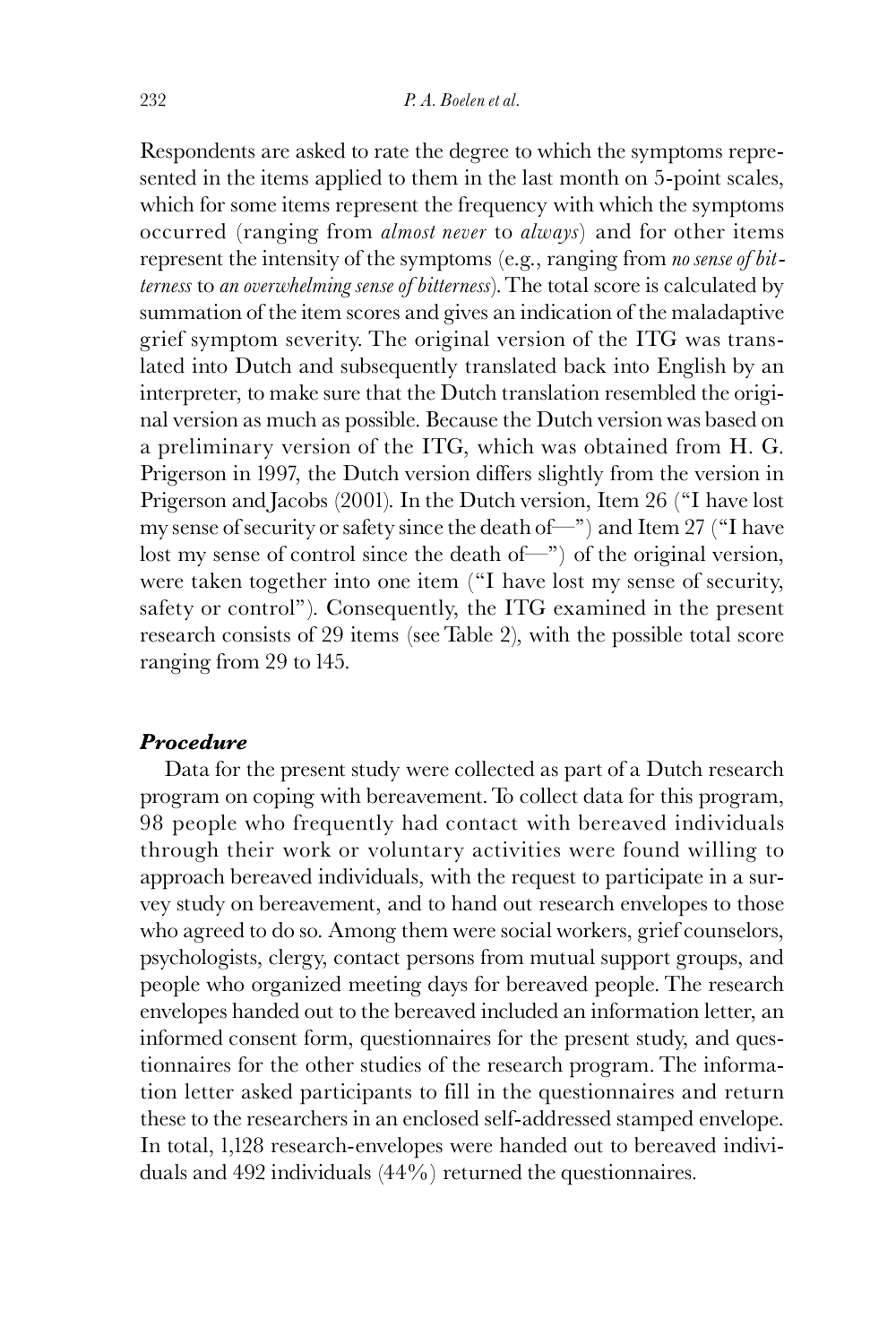|                                         | Item                  | Item         | $Test-$      |
|-----------------------------------------|-----------------------|--------------|--------------|
|                                         | factor-               | total        | retest       |
| Item                                    | loadings <sup>a</sup> | correlations | correlations |
| 1. The death of-feels overwhelming      | .71                   | .67          | .55          |
| or devastating.                         |                       |              |              |
| 2. I think about-so much that it can be | .72                   | .70          | .70          |
| hard for me to do the things            |                       |              |              |
| I normally do.                          |                       |              |              |
| 3. Memories of quest me.                | .57                   | .54          | .73          |
| 4. I feel I have trouble accepting      | .43                   | .38          | .41          |
| the death.                              |                       |              |              |
| 5. I feel myself longing and            | .61                   | .50          | .64          |
| yearning for-.                          |                       |              |              |
| 6. I feel drawn to places and things    | .50                   | .46          | .73          |
| associated with-                        |                       |              |              |
| 7. I can't help feeling angry           | .62                   | .57          | .83          |
| $about$ sdeath.                         |                       |              |              |
| 8. I feel disbelief over—'s death.      | .66                   | .62          | .79          |
| 9. I feel stunned, dazed or             | .82                   | .77          | .72          |
| shocked over-'s death.                  |                       |              |              |
| 10. Ever since—died it is hard for me   | .61                   | .54          | .68          |
| to trust people.                        |                       |              |              |
| 11. Ever since—died I feel I have       | .54                   | .49          | .82          |
| lost the ability to care about          |                       |              |              |
| other people or I feel distant          |                       |              |              |
| from people I care about.               |                       |              |              |
| 12. I have pain in the same area of my  | .42                   | .38          | .48          |
| body, some of the same symptoms,        |                       |              |              |
| or have assumed some of the             |                       |              |              |
| behaviors or characteristics of-        |                       |              |              |
| 13. I go out of my way to avoid         | .25                   | .24          | .48          |
| reminders that-is gone.                 |                       |              |              |
| 14. I feel that life is empty or        | .79                   | .69          | .72          |
| meaningless without-                    |                       |              |              |
| 15. I hear the voice of-speak to me.    | .42                   | .37          | .86          |
| 16. I see—stand before me.              | .37                   | .33          | .53          |
| 17. I feel like I have become numb      | .78                   | .73          | .81          |
| since the death of-                     |                       |              |              |
| 18. I feel that it is unfair that       | .70                   | .60          | .78          |
| I should live when—died.                |                       |              |              |
| 19. I am bitter over-'s death.          | .72                   | .67          | .76          |

TABLE 2 Item-Factor Loadings, Item-Total Correlations, and Test-Retest Correlations of the ITG Items

(Continued)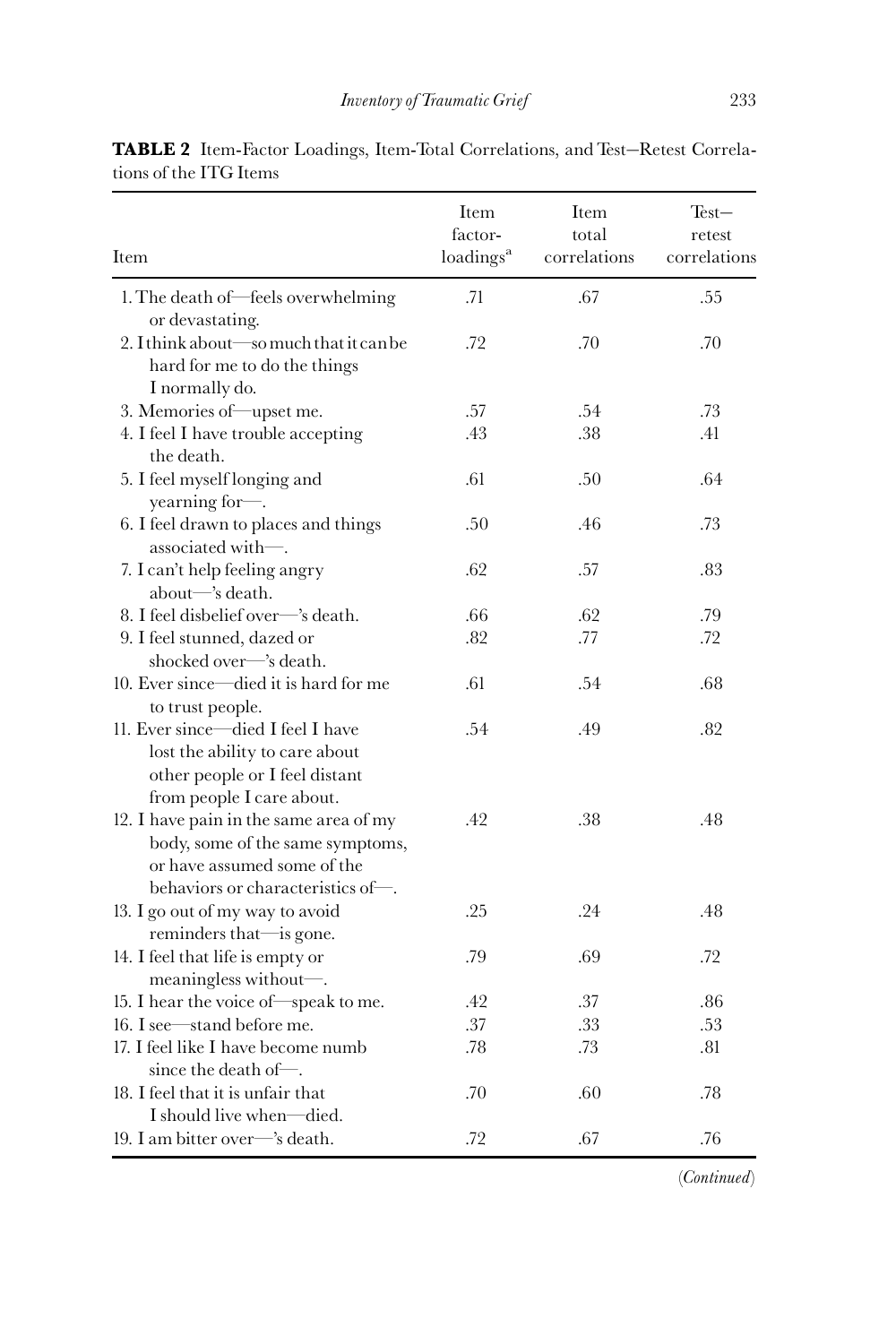| Item                                                                                                                                  | Item<br>factor-<br>loadings <sup>a</sup> | <b>Item</b><br>total<br>correlations | $Test-$<br>retest<br>correlations |
|---------------------------------------------------------------------------------------------------------------------------------------|------------------------------------------|--------------------------------------|-----------------------------------|
| 20. I feel envious of others who have<br>not lost someone close.                                                                      | .45                                      | .39                                  | .83                               |
| 21. I feel like the future holds no<br>meaning or purpose without—.                                                                   | .85                                      | .75                                  | .86                               |
| 22. I feel lonely ever since—died.                                                                                                    | .75                                      | .66                                  | .67                               |
| 23. I feel unable to imagine life<br>being fulfilling without— $\ldots$                                                               | .85                                      | .75                                  | .83                               |
| 24. I feel that a part of myself died<br>along with the deceased.                                                                     | .68                                      | .61                                  | .69                               |
| 25. I feel that the death has changed<br>my view of the world.                                                                        | .80                                      | .74                                  | .82                               |
| 26. I have lost my sense of security,<br>safety, or control since the<br>$death of -$ .                                               | .72                                      | .66                                  | .64                               |
| 27. I believe that my grief has resulted in<br>significant impairment in my<br>social, occupational or other areas<br>of functioning. | .68                                      | .62                                  | .72                               |
| 28. I have felt on edge, jumpy, or<br>easily startled since the death.                                                                | .70                                      | .63                                  | .51                               |
| 29. Since the death of—, my sleep<br>has been bad.                                                                                    | .61                                      | .55                                  | .91                               |

|  | <b>TABLE 2</b> (Continued) |
|--|----------------------------|
|--|----------------------------|

<sup>a</sup> Factor-loadings in the one-factor solution.

For the present study we selected respondents who were between 18 and 70 years of age, who had been confronted with the death of a firstdegree relative in the previous three years, and who had received help in the aftermath of their loss. In total, 250 individuals met these criteria. Twenty-nine randomly selected participants filled in the ITG a second time shortly after the questionnaire packet had been filled in. The test–retest interval ranged from 9 to 28 days ( $M=16.62$ ,  $SD = 5.28$ ).

### Results

#### Descriptive Statistics

The mean ITG score of the total group  $(N = 250)$  was 82.52  $(SD = 20.14)$ . The mean scores of men  $(M = 81.57, SD = 19.87)$  and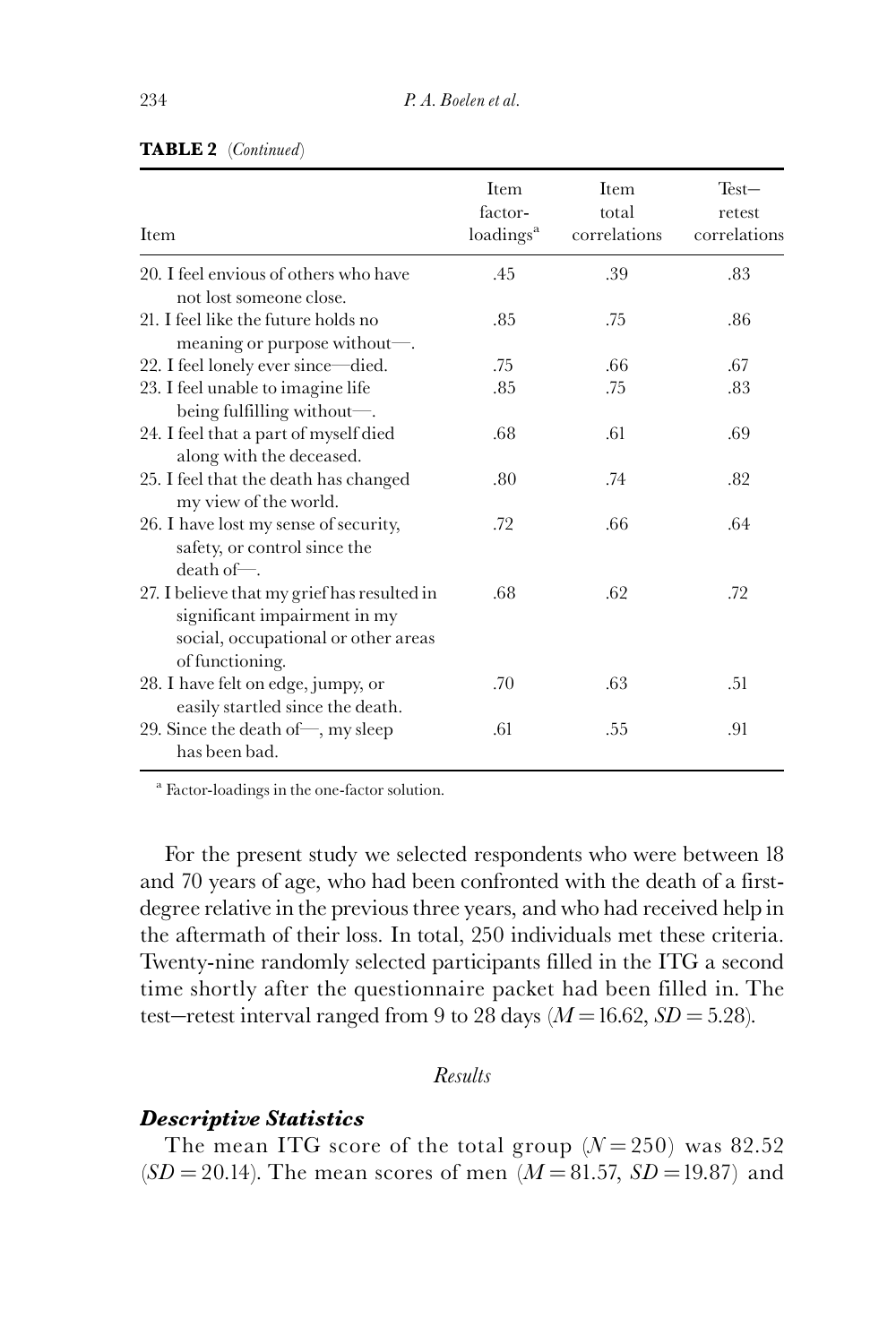women ( $M = 82.73$ ,  $SD = 20.23$ ) did not differ significantly. There was a small but significant correlation between the age of the participants and the ITG  $(r = 0.17, p < 0.01)$ . Educational level had a significant effect on ITG scores,  $F(2, 246) = 9.37, p < .001$ . Post hoc tests (Tukey a,  $p < .05$ ) revealed that participants with the lowest educational level had higher ITG scores than participants with a medium or high level of education. The form of help participants had received, kinship to the deceased, and time from loss had no influence on the ITG scores.

The mean ITG score of the subsample included in the test-retest analysis (n = 29) was 86.25 (SD = 20.3). Scores of men ( $M = 80.33$ ,  $SD = 39.63$  and women  $(M = 86.88, SD = 18.20)$  did not differ significantly. The participants' age, educational level, form of help, kinship, and time from loss had no influence on the ITG scores.

### Factor Structure of the ITG

There is some discussion in the literature whether common factor analysis is an appropriate method to evaluate the dimensionality of a questionnaire, when the items are rated on 5-point scales (cf. Dolan, 1994). To avoid this discussion, we used  $Mplus$  (Muthén & Muthén, 1998) to explore the factor structure underlying the ITG. In Mplus, factor analysis is based on the matrix of polychoric correlations. The latter accounts for the fact that the items are rated on 5-point scales and do not have a continuous response format as is assumed in common factor analysis.

The factor analyses resulted in the emergence of 5 factors with eigenvalues greater than 1.00 (i.e., 12.39, 2.11, 1.60, 1.28, and 1.08). However, there were reasons to conclude that the ITG items are best characterized as one factor. First of all, the first factor explained 43% of the variance with the second through fifth factor adding only  $4\% - 7\%$  to the variance explained by the first factor. Secondly, inherent to that, the screeplot showed a break between the steep slope of the first factor and a gradual trailing of the remaining factors, which provided further evidence in support of a single underlying factor.Thirdly, as can be seen from the factor loadings presented inTable 2, in the one factor solution, all items (with the exception of two) had factor loadings of .40 or greater.The two items with factor loadings less than .40 were not removed because their content represents aspects of maladaptive grief that are considered theoretically important. Finally, and most importantly, when the results of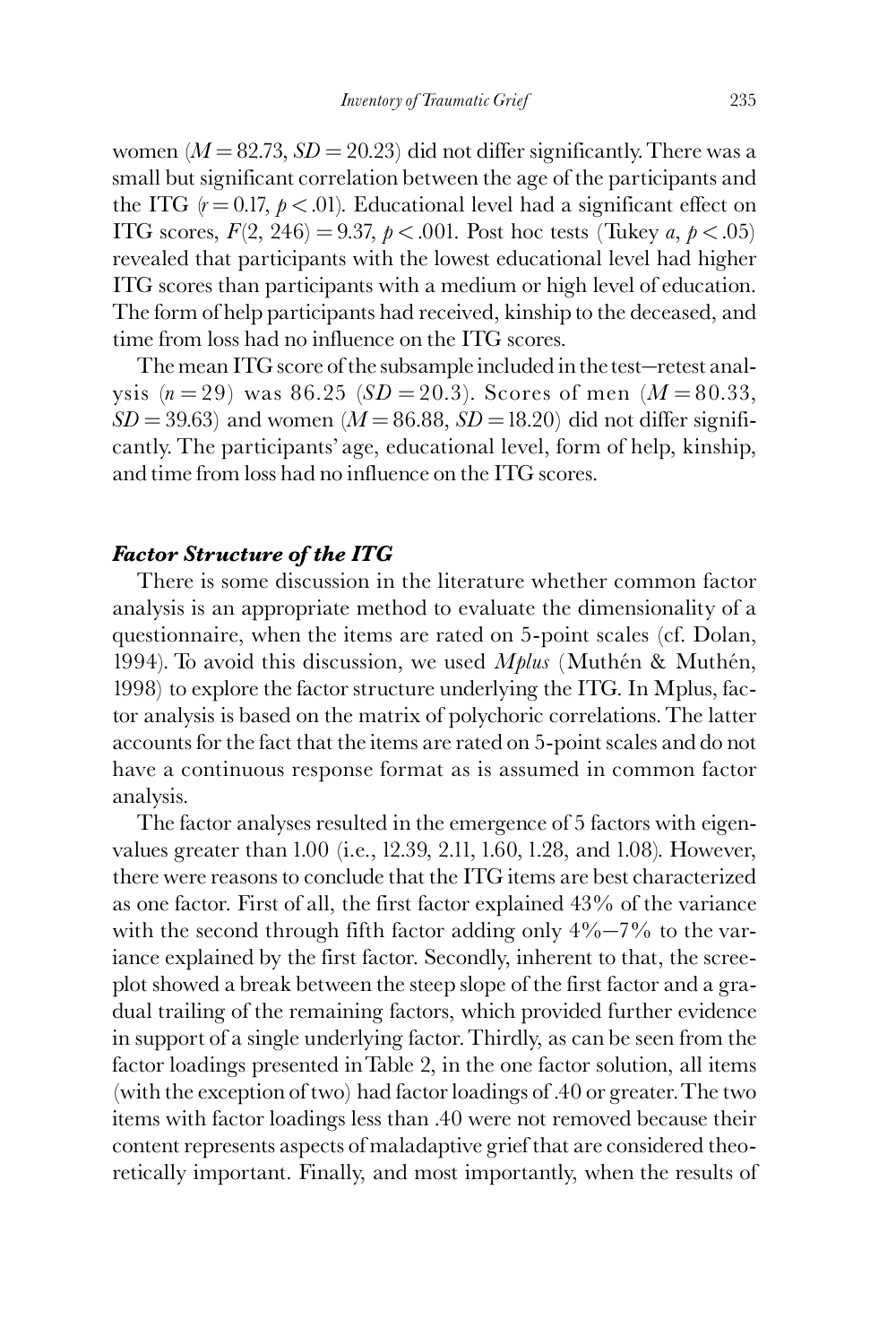(rotated) models with more than one factor were examined most items were found to load on more than one factor, and the factors emerging in these models could not be interpreted in a meaningful way. Overall, the findings suggested that, within the present dataset, the ITG items clustered together into one underlying factor, one intended to measure maladaptive grief.

### Internal Consistency and Item-Total Correlations

The internal consistency of the ITG was high (Cronbach's  $\alpha = .94$ ), attesting to the reliability of the questionnaire. Cronbach's  $\alpha$  did not increase with the deletion of a single item. In line with the results of the factor analysis, which revealed that all items clustered together into one underlying factor, the item-total correlations (seeTable 2) were all positive and ranged from .24 (Item 13) to .77 (Item 9). Twenty items had item-total correlations greater than .50.

#### Temporal Stability

The temporal stability of the ITG was examined with the subgroup of 29 participants who filled in the ITG twice. The test-retest correlations for the individual items of the ITG (seeTable 2) ranged from .41 (Item 4) to .91 (Item 29). The test-retest correlation for the ITG total score was .92, attesting to the temporal stability of the ITG.

# Study 2: Examination of the Validity of the ITG and Determination of an ITG Cutoff Score for a Diagnosis of Traumatic Grief

### Method

### **Participants**

Data for the estimation of the discriminative, concurrent, and construct validity of the ITG were derived from 89 bereaved outpatients who had suffered the loss of a first-degree relative. For the determination of a cutoff score for a diagnosis of traumatic grief, a subsample of 55 participants was interviewed with the Traumatic Grief Evaluation of Response to Loss (TRGR2L; Prigerson et al., 1998). Background and loss characteristics of both samples are presented inTable 1.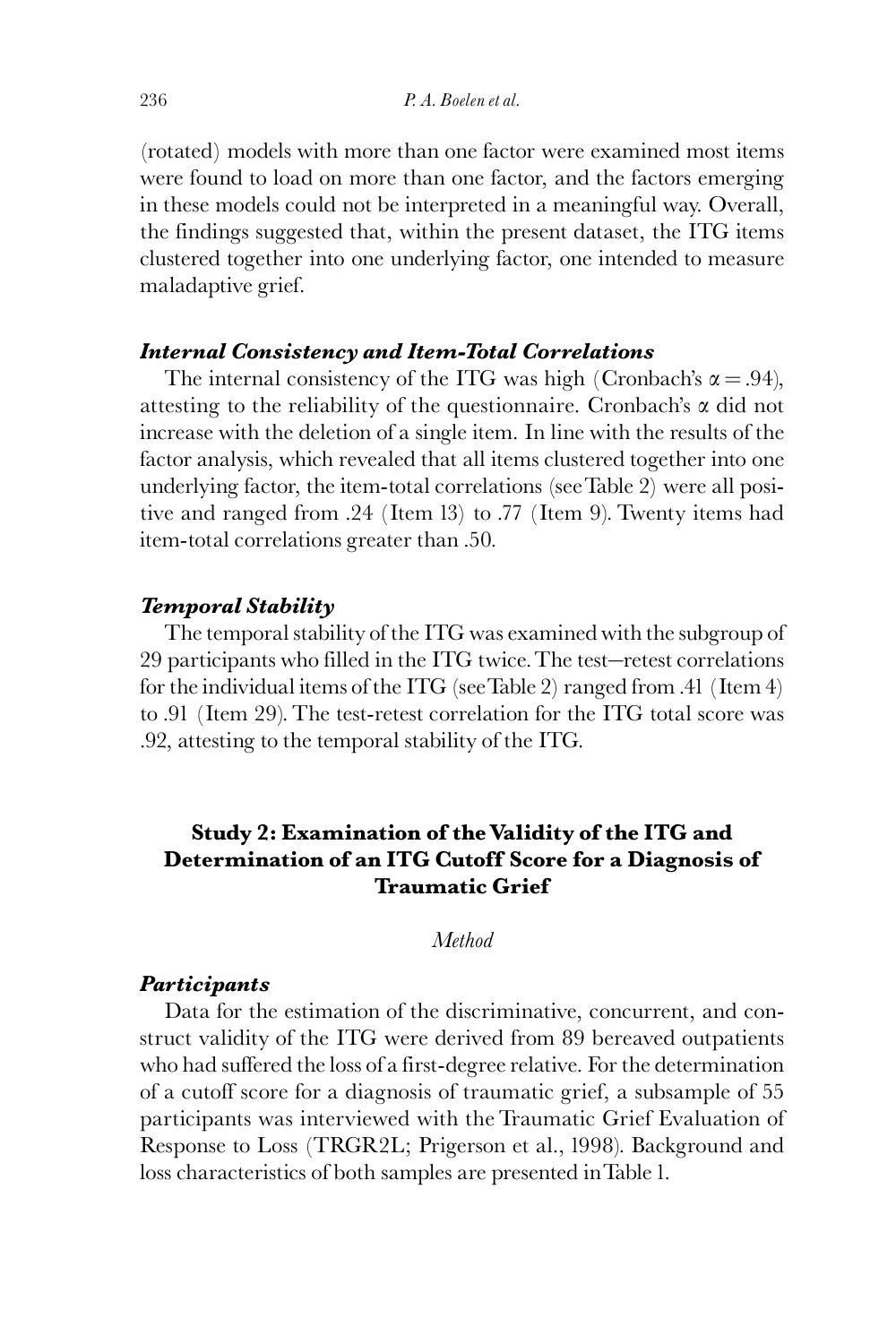#### Measures

All participants filled in the Dutch version of the ITG, as described in Study 1 (Cronbach's  $\alpha$  in this sample was .94). The concurrent and construct validity were estimated with another grief questionnaire, a measure of depression and a general psychopathology measure. The ITG cutoff score was determined with theTRGR2L.

Texas Revised Inventory of Grief (TRIG). The TRIG (Faschingbauer et al., 1987) is a commonly used measure of grief-symptomatology. It includes two subscales focusing on''past behavior'' (8 items) and''present feelings'' (13 items). In this study the second subscale, measuring current reactions to the loss, was used. This subscale consists of 13 declarative statements (e.g.,''I cry when I think of the person who died''). Respondents are asked to indicate to what extent the statements presently apply to them on 5-point scales ranging from 1 (*completely false*) to 5 (*completely* true). Cronbach's  $\alpha$  of the TRIG in this study was .88.

Beck Depression Inventory (BDI). The BDI (Beck, Rush, Shaw, & Emery, 1979; Dutch version by Bouman, Luteijn, Albersnagel, & Van der Ploeg, 1985) is a widely used questionnaire to assess depression. It contains 21 groups of four statements representing depressive symptoms, from which the respondent has to choose the most applicable.Cronbach's  $\alpha$  of the BDI in this study was .83.

Symptom Checklist (SCL-90). The SCL-90 (Derogatis, 1983; Dutch version by Arrindell & Ettema, 1986) is a 90-item self-report symptom inventory designed to measure psychiatric symptomatology. Respondents have to indicate to what extent they experienced the symptoms represented in the items in the past week, on 5-point scales ranging from 1 (never) to 5 (always).The SCL-90 yields nine symptom dimensions (e.g., depression, anxiety, sleeping problems). The total score gives an indication of the general degree of psychopathology. In this study the Cronbach's as of the subscales were good, ranging from .73 (Hostility subscale) to .90 (Anxiety subscale). Cronbach's a of the total scale was .97.

TRGR2L. TheTRGR2L is a structured clinical interview developed by Prigerson et al. (1998) that can be used to determine whether or not someone suffers from traumatic grief, according to the consensus criteria of Prigerson et al. (1999). By asking structured questions, the interviewer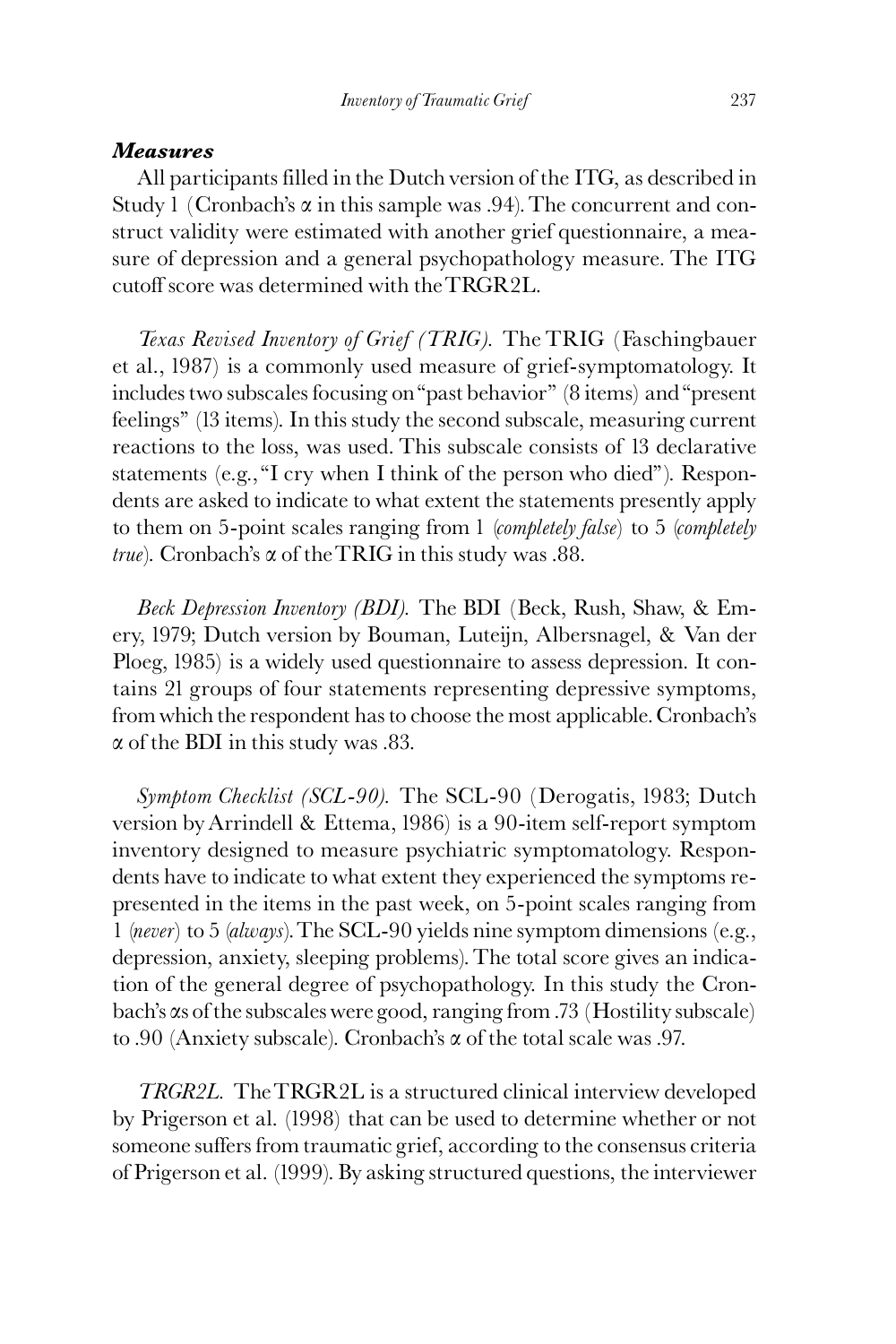estimates if the respondent meets each of the five consensus criteria. At the end of the interview the interviewer gives a''yes'' or ''no'' judgment with respect to whether the respondent suffers from traumatic grief. There is some evidence of the reliability and validity of the TRGR2L. In a study of 76 widowed participants, Prigerson and Jacobs (2001) found that the kappa between the rater's global assessment of the respondents' grief and the assessment with the TRGR2L was .71. Evidence for the criterion validity of the interview was found in a study by Silverman et al. (2000). They found that bereaved individuals meeting diagnostic criteria for traumatic grief as determined with theTRGR2L had greater quality of life impairments than those not meeting these criteria, controlling for age, gender, time from loss, and a diagnosis of depression and posttraumatic stress disorder.

#### Procedure

Psychotherapists from 11 institutions for ambulatory mental health care in the Netherlands cooperated in the present study. They were instructed to invite eligible patients to participate in the present study. Eligible patients were patients who had been confronted with the loss of a first-degree relative and who reported that they had bereavementrelated emotional problems among the complaints they sought help for. We chose to include patients who were not necessarily all "maladaptive" grievers''and who possibly had other complaints besides those related to their loss, to be able to test the predictive validity issue of whether the ITG can be used to identify individuals with clinical levels of traumatic grief. Patients were solicited during the intake. They were told that the study involved completing a questionnaire packet and participating in an interview. More than 90% of the patients solicited agreed to participate. Therapists handed out questionnaire packets to these patients, which included an information letter, an informed consent form, and the research questionnaires. Participants were asked to complete the questionnaires at home and to return these to the researchers in an enclosed self-addressed stamped envelope.

Immediately on receipt of their questionnaires, 59 randomly selected participants were contacted with the request to participate in an interview. Fifty-five participants (93%) agreed to participate. They were interviewed in their homes or at the institution where they were going to receive treatment using theTRGR2L.The interviews were conducted by Paul A. Boelen, Jan van den Bout, and Jos de Keijser and three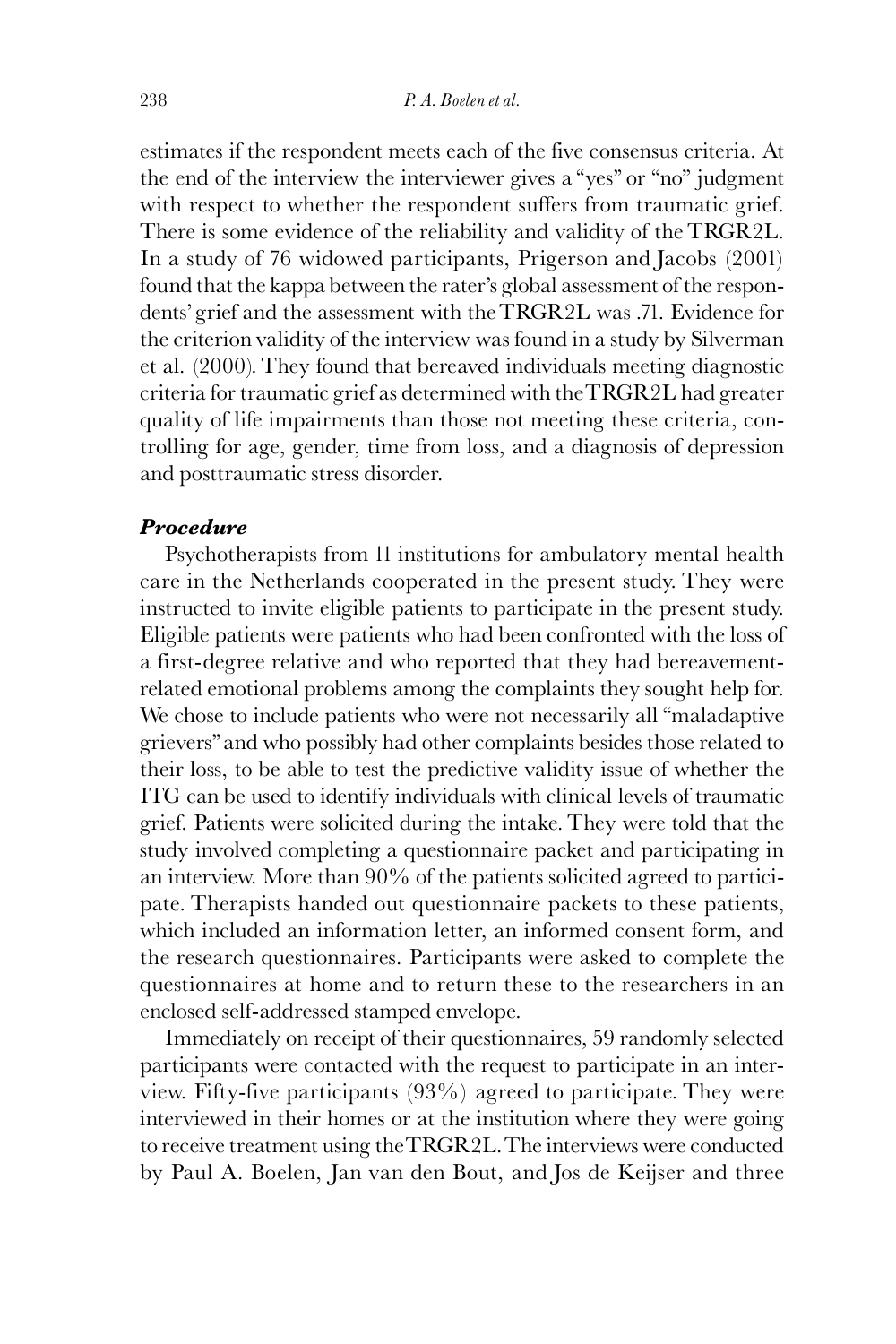graduated clinical psychologists. The ITG scores were unknown to the interviewers before the interviews were taken to avoid prejudiced interpretation of the interview results.

### Results

#### Descriptive Statistics

The mean ITG score of the total group  $(N=89)$  was 84.33  $(SD = 22.69)$ . Scores of men  $(M = 83.18, SD = 25.80)$  and women  $(M = 84.70, SD = 21.77)$  did not differ significantly. The ITG correlated positively with the participants' age  $(r = .25, p < .05)$ . There was an effect for educational level,  $F(2, 84) = 4.00, p < .05$ , with participants with a high level of education having a lower mean ITG score than participants with a low or medium level of education. In addition, kinship to the deceased had a significant effect on ITG scores  $F(3, 85) = 3.70, p < .05$ . Post hoc tests (Tukey  $a, p < .05$ ) indicated that this effect could be attributed to bereaved children having a significantly lower mean ITG score than bereaved partners.The ITG did not correlate with time from loss.

The mean ITG score of the 55 participants who were interviewed was 87.78 ( $SD = 21.46$ ). Scores of men ( $M = 86.79$ ,  $SD = 21.67$ ) and women  $(M = 88.12, SD = 21.65)$  did not differ. The participants' age, educational level, kinship, and time from loss had no influence on ITG scores in this group.

#### Discriminative Validity

We examined the ability of the ITG to discriminate between individuals whose loved ones had died of different causes. Participants were divided into two groups consisting of those individuals whose loved ones died of "unnatural causes"  $(n = 20)$  and those individuals whose loved ones died of "natural causes"  $(n = 64;$  there were missing values for 5participants).Unnaturalcausesencompassedaccident, suicide, orhomicide; whereas natural causes referred to diseases and other medical causes (e.g., heart attack). On the basis of the empirically verified notion that losses due to unnatural causes lead to maladaptive grief reactions more often than natural losses (Jacobs, 1999; Jacobs, Mazure, & Prigerson, 2000), we expected the first group to have higher ITG scores than the second group. Consistent with this expectation, the mean ITG score of participants whose loved ones died of unnatural causes  $(M = 95.60,$  $SD = 18.75$ ) was found to be significantly higher than the mean score of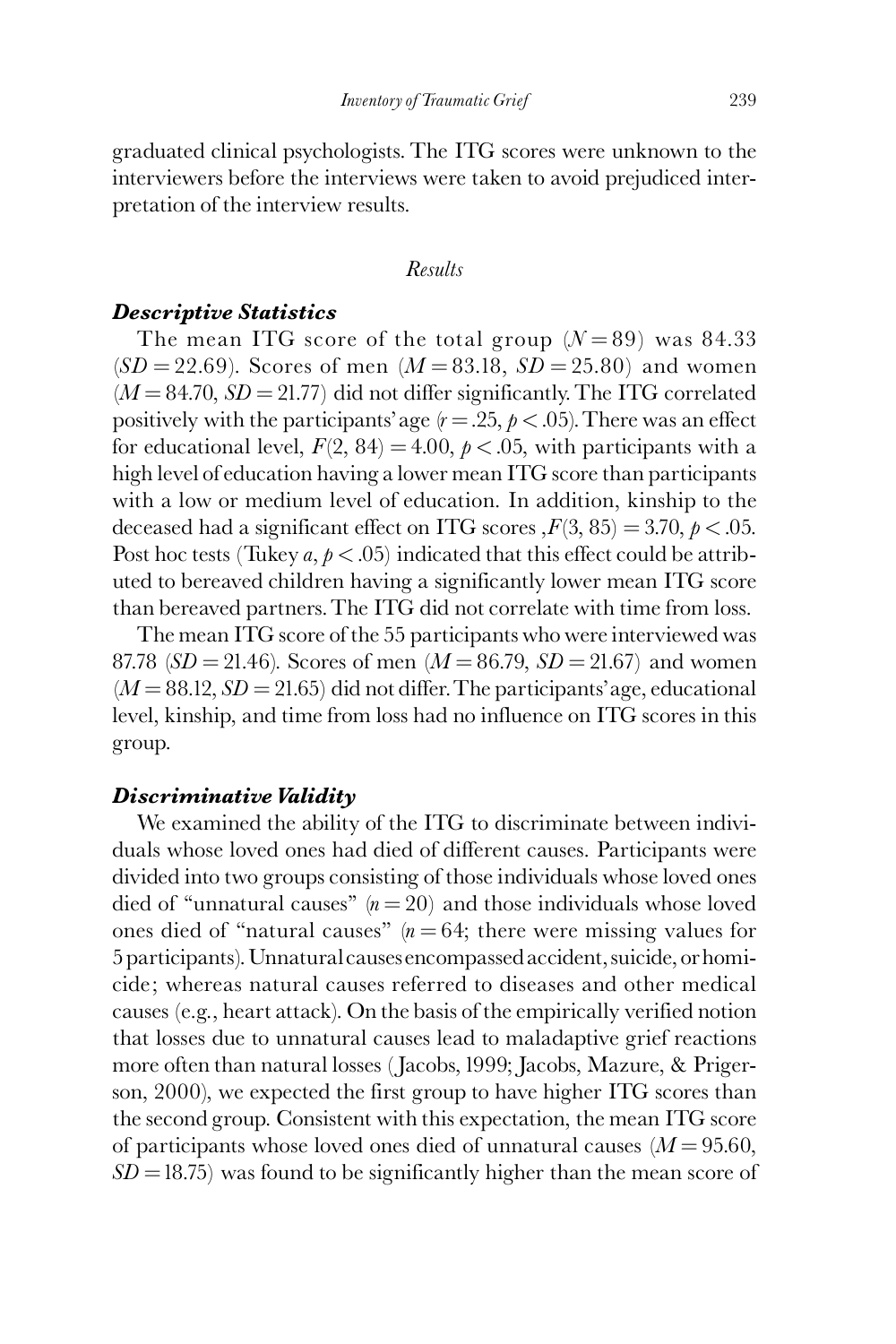those whose loved ones died of natural causes  $(M = 82.22, SD = 23.17)$ ,  $t(82) = -2.35$ ,  $p < .05$ . An additional analysis of covariance revealed that group differences remained when the participants' age (that was found to be related to the ITG) was controlled,  $F(1, 81) = 4.63$ ,  $p < 05$ .

### Concurrent Validity

With respect to the concurrent validity, we expected that the ITG would be significantly correlated with each of the symptoms of psychopathology tapped by the BDI and the SCL-90, given that the ITG was designed to measure maladaptive grief symptoms that have been found to be positively associated with different forms of emotional distress (cf. Chen et al., 1999; Prigerson et al., 1997; Prigerson, Frank et al., 1995; Silverman et al., 2000). Correlations between the ITG and the psychopathology measures are shown in the first column of Table 3. As expected, the ITG was found to be significantly associated with each of the psychopathology measures (all  $ps < .05$ , one-tailed, Bonferroni adjusted), attesting to its concurrent validity.

Additionally, we expected to find a significant correlation between the ITG and the TRIG.We expected this correlation to be higher than the correlations between the ITG and the psychopathology measures, because the ITG and the TRIG were both developed to assess grief

| Measure               | <b>ITG</b> | TRIG   | $z^{\mathrm{a}}$  |
|-----------------------|------------|--------|-------------------|
| <b>TRIG</b>           | $.71*$     |        |                   |
| <b>BDI</b>            | $.59*$     | $.32*$ | 2.16†             |
| SCL-anxiety           | $.58*$     | $.39*$ | 1.57              |
| SCL-agoraphobia       | $.51*$     | .28    | 1.99 <sub>†</sub> |
| SCL-depression        | $.65*$     | $.38*$ | $2.35 +$          |
| SCL-somatic problems  | $.47*$     | .24    | 1.66†             |
| SCL-insufficiency     | $.61*$     | $.40*$ | $1.18\dagger$     |
| SCL-sensitivity       | .49*       | $.30*$ | 1.42              |
| SCL-hostility         | $.29*$     | .23    | 0.40              |
| SCL-sleeping problems | $.47*$     | $.35*$ | 0.91              |
| SCL-total score       | $.66*$     | $.40*$ | 2.20 <sup>†</sup> |

TABLE 3 Correlations Between the ITG, the TRIG, the BDI and the SCL-90

Note. ITG = Inventory of Traumatic Grief; TRIG = Texas Revised Inventory of Grief;  $BDI = Beck$  Depression Inventory;  $SCL = Symptom$  Checklist.

 $z^2$  scores regarding differences between the correlations between the ITG and the psychopathology measures, and the correlation between theTRIG and these measures.

\*  $p < .05$ , one-tailed (Bonferroni adjusted).  $\dagger p < .05$ .  $\dagger \dagger p < .01$ .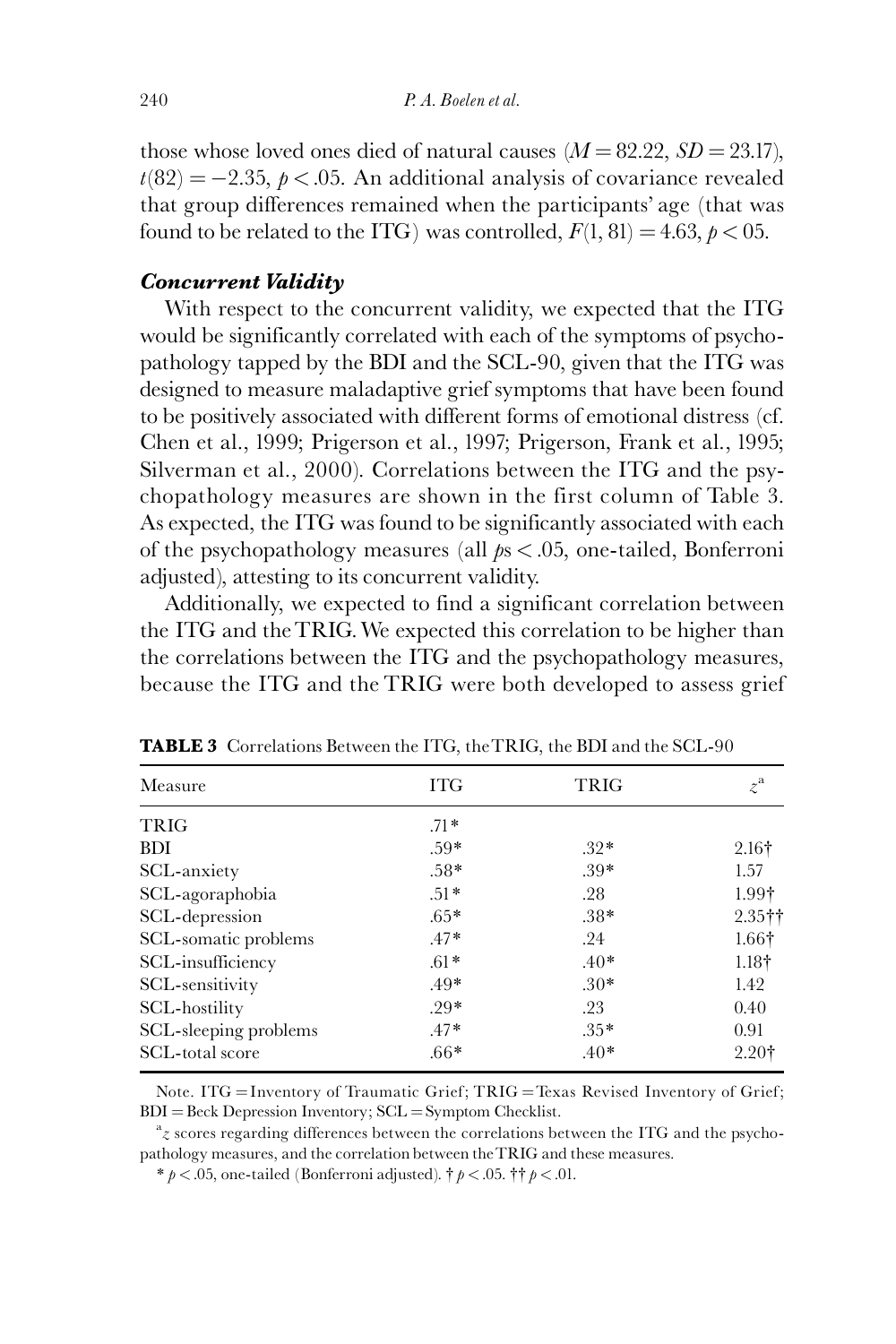symptoms, whereas the other measures were developed for the assessment of other forms of emotional distress. As predicted, the correlation between the ITG and the TRIG was high  $(r = .71, p < .05)$  and outranged each of the correlations between the ITG and the psychopathology measures.

### $Construct$  Validity

To examine the construct validity, we compared the correlations between the ITG and the psychopathology measures (BDI and SCL-90) with the correlations between theTRIG and these measures. Given that the ITG was developed to measure maladaptive symptoms of grief that would be expected to be highly associated with psychological impairment, whereas the TRIG was designed to measure the more benign symptoms of grief that would not be expected to be associated with morbidity to a high degree (Prigerson, Maciejewski, et al., 1995), we predicted that the ITG would be more highly associated with the psychopathology measures than the TRIG. Both sets of correlations, together with the z scores regarding the differences between the correlations, are presented in Table 3. It was found that the ITG was significantly more associated with the BDI, the SCL-90 total score, and most of the SCL-90 subscales than theTRIG, with the exception of the SCL-90 Anxiety, Sensitivity, Hostility, and Sleeping Problems subscales, which were equally associated with the TRIG.

### Determination of a Cutoff Point

The determination of an ITG cutoff score for a diagnosis of traumatic grief was based on the data of the 55 participants who were interviewed with theTRGR2L. It was found that 22 of these participants did and 33 did not meet the consensus criteria for traumatic grief as described by Prigerson et al. (1999). As would logically be expected, the former group had a higher mean ITG score ( $M = 103.9$ ,  $SD = 15.8$ ) than the latter group ( $M = 77.1$ ,  $SD = 17.8$ ),  $t(53) = -5.72$ ,  $p < .001$ . Receiver Operating Characteristic (ROC) analysis was used to determine the best ITG cutoff score. In ROC analysis, a ROC curve is obtained by plotting the  $true-positive rate(sensitivity) against the false-positive rate(1-specifici$ city) for each possible cutoff score. In general, the best cutoff point is the point on the ROC curve that is closest to the upper left-hand corner of the curve (Fletcher, Fletcher, & Wagner, 1996).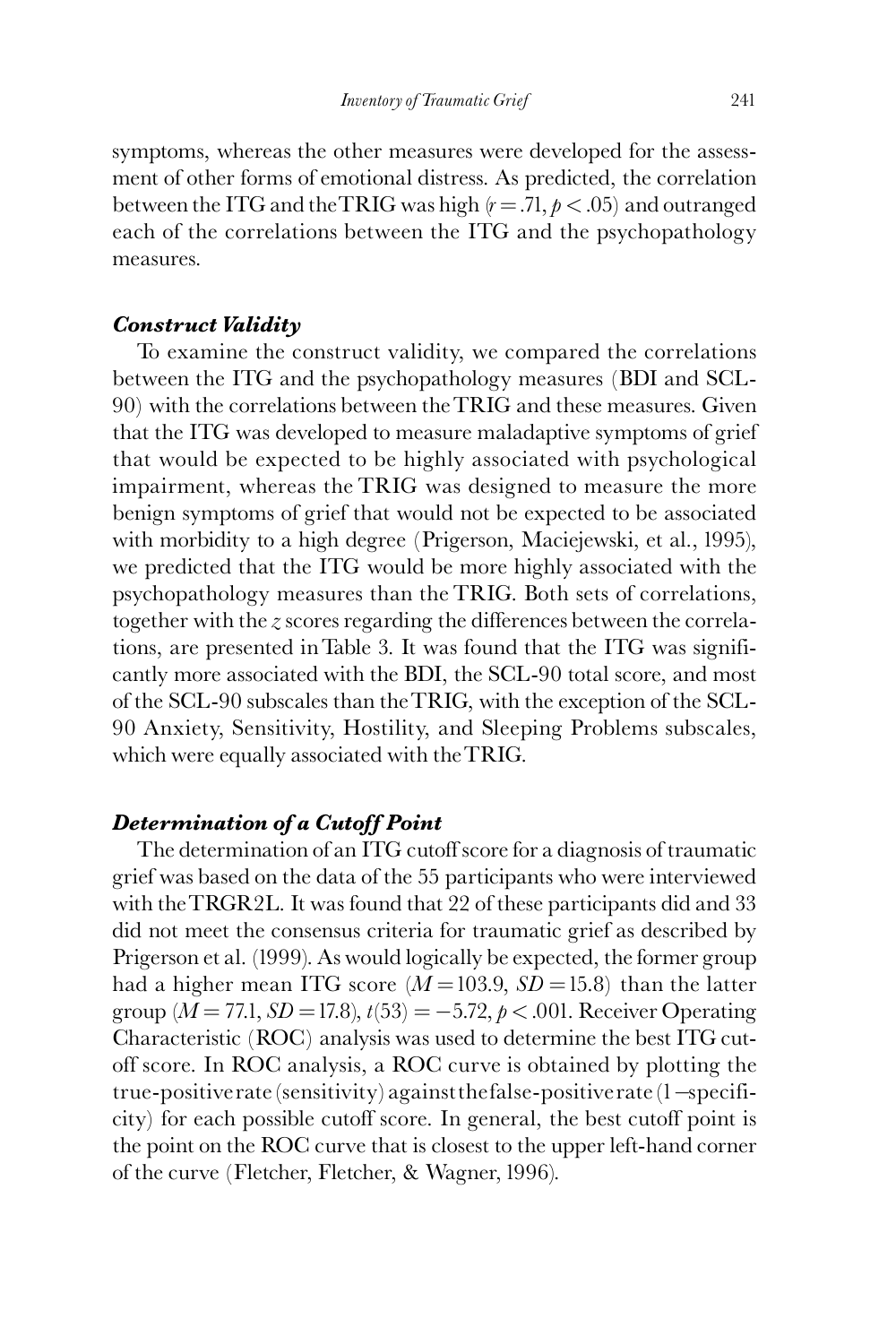

FIGURE 1. The Receiver Operating Characteristic Curve of the Inventory of Traumatic Grief representing potential cutoff points

As can be seen from the ROC curve presented in Figure 1, the ITG score that optimally classified participants as meeting or not meeting the criteria for traumatic grief was  $> 90$ . Using this cutoff score, the ITG correctly classified 19 of the 22 participants with traumatic grief, pointing at a sensitivity of 86%. In addition, 25 out of 33 participants were correctly classified as not meeting the traumatic grief criteria, indicating a specificity of 76%. In total, 80% of the participants interviewed were classified correctly.

## General Discussion

Two studies were conducted to examine the psychometric properties of the Dutch version of the ITG. In Study 1, the factor structure and reliability were examined with bereaved individuals who had suffered the loss of a first-degree relative in the previous three years and who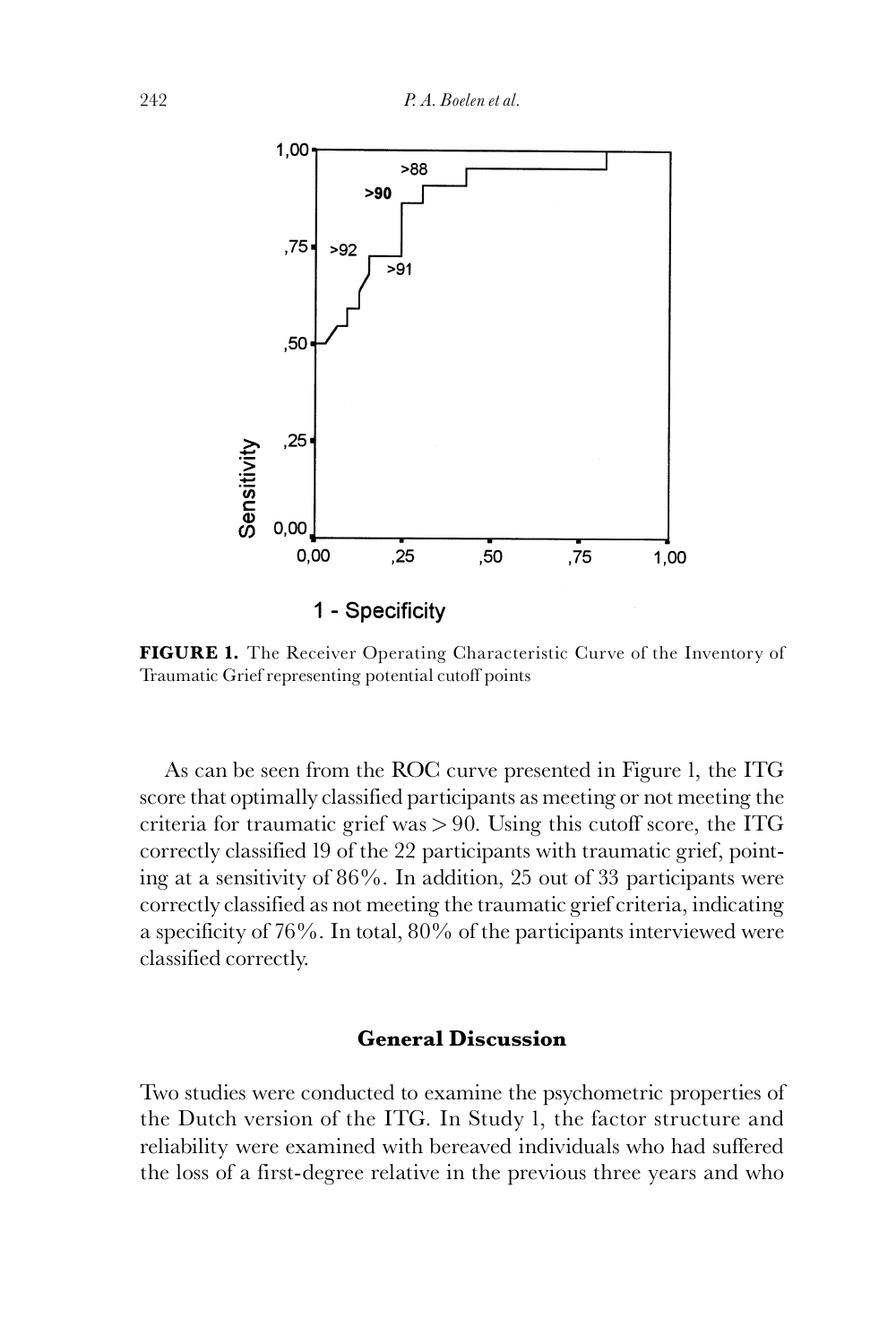had sought help in the aftermath of their loss. The internal consistency and short-term temporal stability of the ITG were found to be high, attesting to its reliability. Exploratory factor analysis indicated that the ITG, just as its predecessor the ICG (Prigerson, Maciejewski et al., 1995), measured a single underlying construct. Although Prigerson et al. (1999) conceptualized symptoms of traumatic grief as falling into two categories (separation distress and traumatic distress), we found no indications that symptoms of separation distress and traumatic distress formed two separate, statistically distinguishable constructs. In this regard, our findings parallel results from earlier studies in which it was found that, statistically, maladaptive symptoms of grief clustered together into one underlying factor (e.g., Chen et al., 1999; Prigerson, Frank et al., 1995, Prigerson, Maciejewski et al., 1995). However, our findings do not preclude that, phenomenologically, separation distress and traumatic distress may represent different constructs and that it is clinically and theoretically relevant to distinguish the two constructs (cf. Prigerson et al., 1999).That we found a unidimensional structure in our statistical analyses would then be explained by symptoms in both clusters being highly correlated.

Study 2 aimed to explore the validity of the ITG, with a group of bereaved mental health care patients who suffered a first-degree loss. With regard to the discriminative validity, the ITG was found to be sensitive to variations in cause of loss; consistent with what was expected, participants whose loved ones died of unnatural causes were found to have higher ITG scores than participants whose loved ones died of natural causes. In support of its concurrent validity, the ITG was found to be significantly associated with different symptoms of psychopathology. The ITG was found to share 42% variance with depression and 34% variance with anxiety (as measured by the SCL-90). The findings are consistent with earlier studies that have shown that traumatic grief, depression, and anxiety are related but distinguishable syndromes (Chen et al., 1999; Prigerson, Bierhals et al., 1997). Consistent with the fact that the ITG was designed to measure maladaptive symptoms of grief that would be expected to be associated with psychological impairment—whereas the TRIG was developed to measure the more benign symptoms of grief that would be expected to be related to morbidity to a lesser extent—we found that the ITG was significantly more associated with different symptoms of psychopathology than theTRIG.These findings attest to the construct validity of the ITG.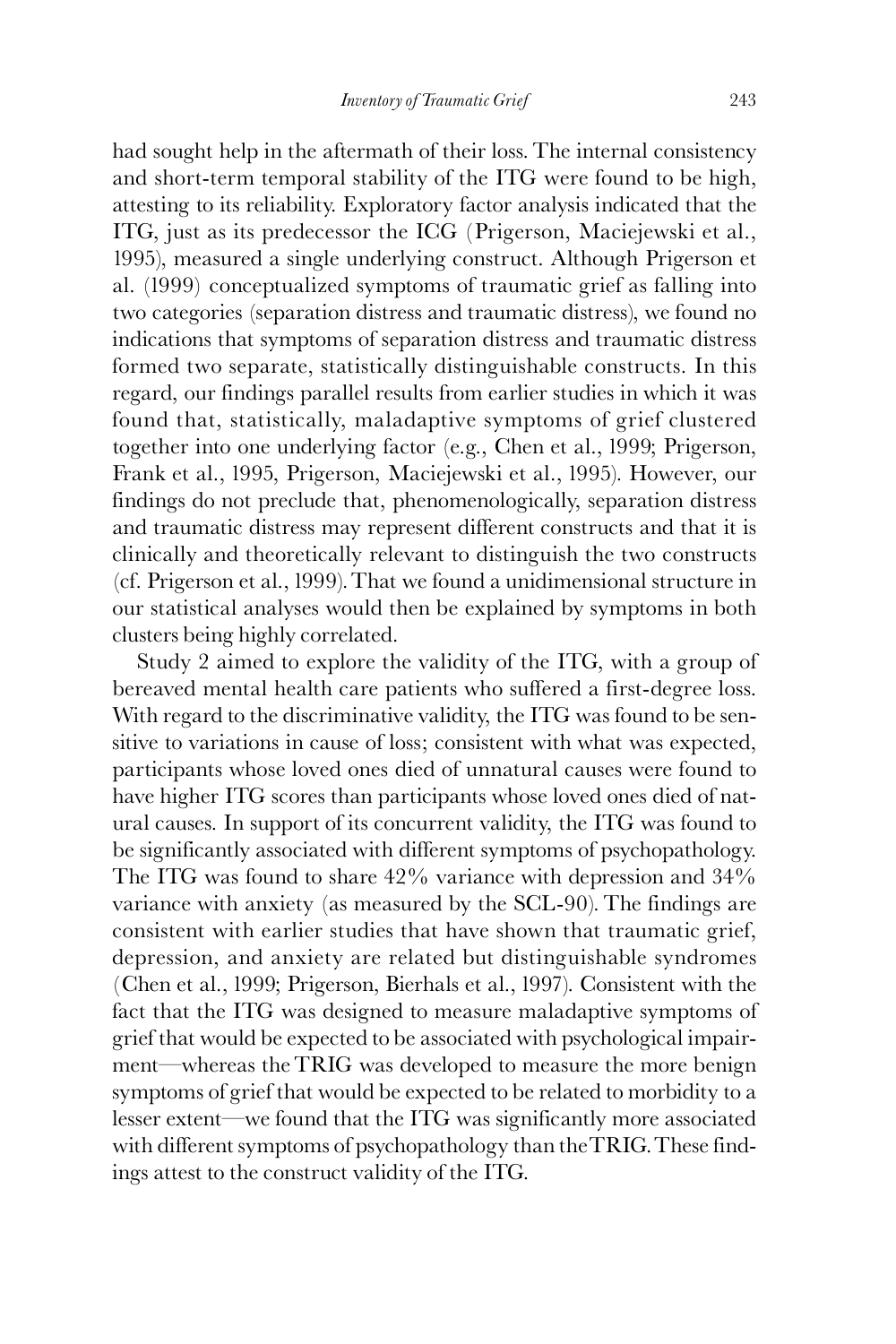Study 2 also aimed to set an ITG cutoff score for a diagnosis of traumatic grief according to the consensus criteria of Prigerson et al. (1999). It was found that, with a cutoff-score of  $> 90, 80\%$  of the participants who were included in the analyses were correctly classified as meeting or not meeting criteria for traumatic grief. This finding provides evidence in favor of the criterion validity of the ITG and attests to the strength of the ITG as a tool for identifying people who suffer fromTraumatic Grief. However, using the ITG for this purpose should be done with some caution.The cutoff score might imply that normal grief and traumatic grief are dichotomous constructs, whereas, like many mental conditions, both constructs are perhaps better viewed as two extremes of a continuum (cf. Dwyer, 1996). Thus, the cutoff score should be regarded as a score indicating a severity of maladaptive grief reactions that puts the individual "at risk" for meeting the consensus criteria for traumatic grief. In addition, because cutoff scores ''inherently result in misclassifications'' (Dwyer,1996, p. 360), we do not recommend clinicians to diagnose traumatic grief solely on the basis of the ITG score. Rather, clinicians are advised to use the ITG in combination with other diagnostic tools (e.g., theTRGR2L).

It should be noted that it is likely that bereaved individuals with little or no grief reactions were underrepresented in the present studies, given that the samples we used consisted of bereaved individuals who had sought some form of help or treatment after their loss. Thus, on the one hand it may be stated that the results should be viewed cautiously with regard to their generalization to the general population of adults who suffered a first-degree loss, which also includes people with lower levels of grief. On the other hand, however, it can be argued that the underrepresentation of individuals with lower levels of grief does not seriously affect the generalizability of the findings to this population. That is, the underrepresentation of this particular group implies that the range of grief reactions present in the samples (moderate to severe) is smaller than the range of grief reactions in the population (none to severe). The consequences of this so-called ''restriction in range'' phenomenon are (a) that the correlations between the ITG and other variables are underestimated, (b) that the internal consistency of the ITG is underestimated because both the observed and true score variances are underestimated, and (c) that the correlations between the individual items of the ITG are underestimated (the larger these correlations, the more evidence for a one-factor solution; cf. Edwards, 1976, pp. 60-61. Stated otherwise,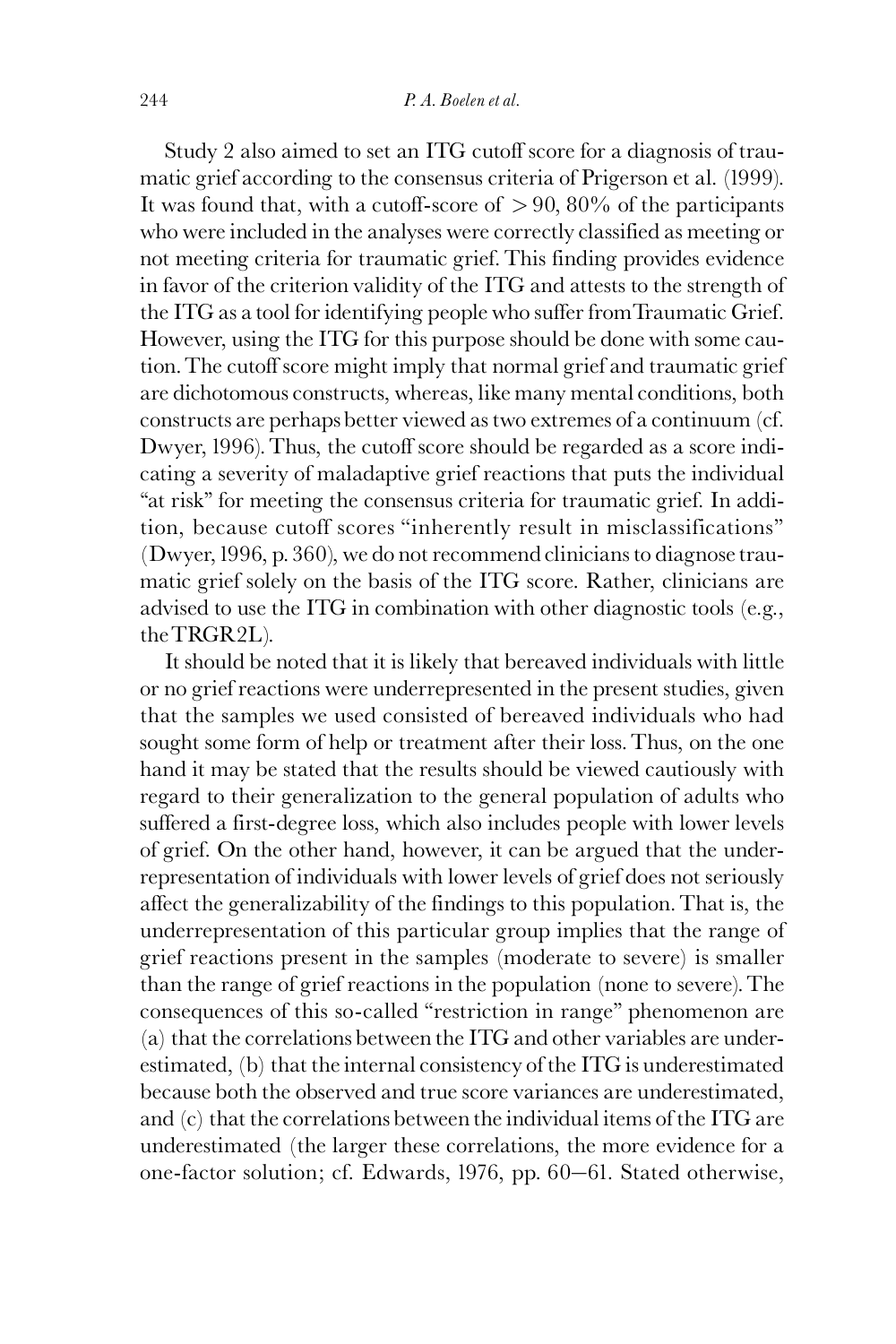the reliability and validity of the ITG in the general population are likely to be at least as good as the reliability and validity found in the present studies.

To summarize, the present research has indicated that the ITG is a reliable and valid tool to measure maladaptive symptoms of grief.Thus, the ITG may be a valuable instrument for studies on risk factors for and the prevalence and consequences of maladaptive forms of grief. In addition, our findings indicate that the questionnaire allows for the identification of individuals who suffer from clinical levels of traumatic grief as defined by Prigerson et al. (1999). Future research may be aimed at establishing the reliability and validity of the ITG across non-assessed bereaved populations (e.g., bereaved children, bereaved elders, those who suffered a loss other than the loss of a first-degree relative).

#### References

- Arrindell,W. A., & Ettema, J. (1986). SCL-90. Een multidimensionele psychopathologie-indicator. [SCL-90. Manual for a multidimensional indicator of psychopathology.] Lisse, The Netherlands: Swets & Zeitlinger.
- Beck, A. T., Rush, A. J., Shaw, B. F., & Emery, G. (1979). Cognitive therapy of depression. NewYork: The Guilford Press.
- Bouman,T. K., Luteijn, F., Albersnagel, F. A., & Van der Ploeg, F. (1985). Enige ervaringen met de Beck Depression Inventory (BDI). [Some experiences with the Beck Depression Inventory.] Gedrag, 13, 13-21.
- Burnett, P., Middleton, W., Raphael, B., & Martinek, N. (1997). Measuring core bereavement phenomena. Psychological Medicine, 27, 49-57.
- Chen, J. H., Bierhals, A. J., Prigerson, H. G., Kasl, S.V., Mazure, C. M., & Jacobs, S. (1999). Gender differences in the effects of bereavement-related psychological distress in health outcomes. Psychological Medicine, 29, 367-380.
- Derogatis, L. R. (1983). SCL-90-R: Administration, scoring, and procedures. Manual II (2nd ed.).Towson, MD: Clinical Psychometric Research.
- Dolan, C.V. (1994). Factor analysis of variables with 2, 3, 5 and 7 response categories: A comparison of categorical variable estimators using simulated data. British Journal of Mathematical and Statistical Psychology, 47, 309-326.
- Dwyer, C. A. (1996). Cut scores and testing: Statistics, judgement, truth and error. Psychological Assessment, 8, 360-362.
- Edwards, A. C. (1976). An introduction to linear regression and correlation. San Francisco: Freeman.
- Faschingbauer,T. R., Zisook, S., & DeVaul, R. (1987).TheTexas Revised Inventory of Grief. In S. Zisook (Ed.), Biopsychosocial aspects of bereavement (pp. 127-138). Washington DC: American Psychiatric Press.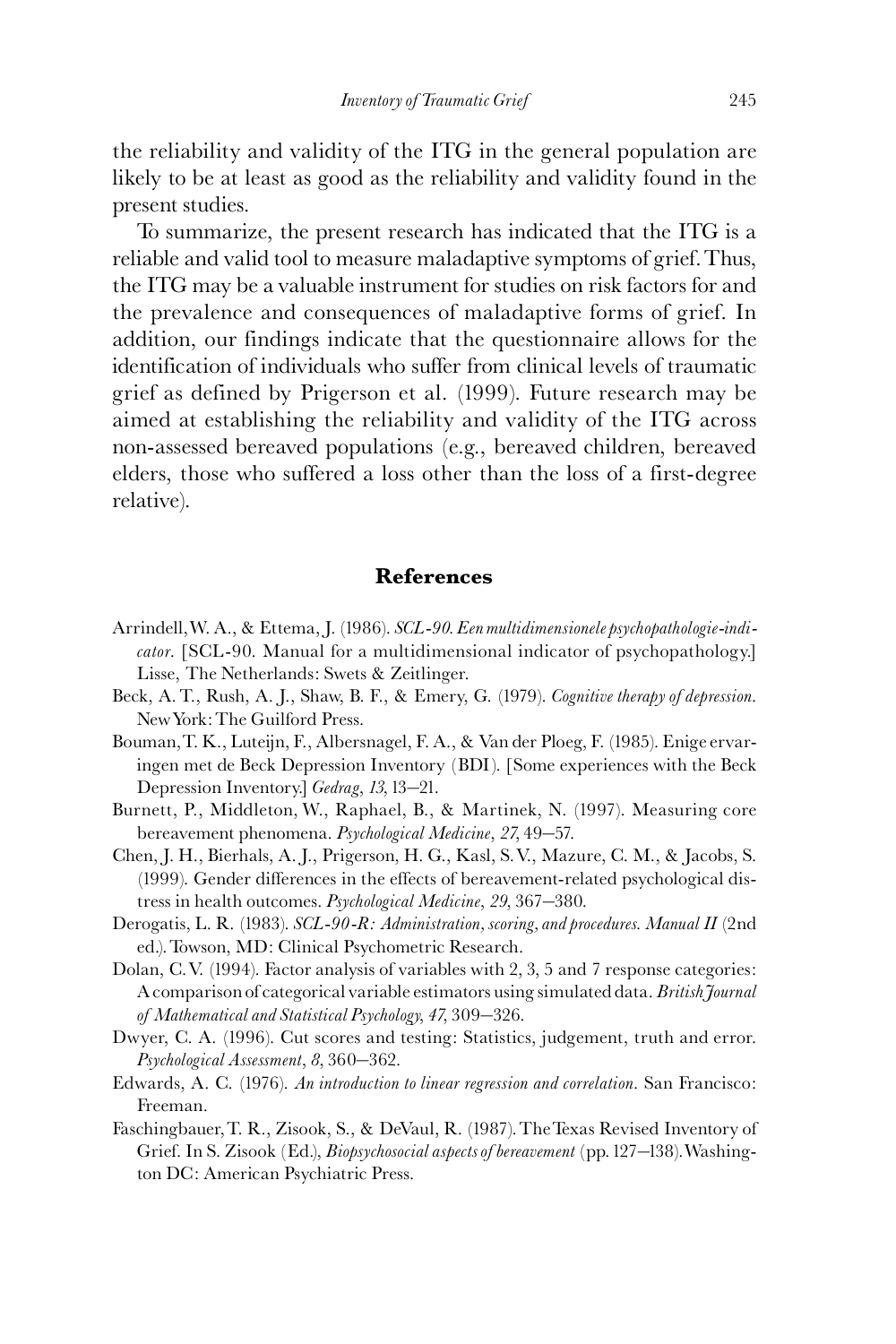- Fletcher, R. H., Fletcher, S. W., & Wagner, E. H. (1996). Clinical epidemiology: The essentials (3rd ed.). Baltimore:Williams & Wilkins.
- Hansson, R. O., Carpenter, B. N., & Fairchild, S. K. (1993). Measurement issues in bereavement. In M. S. Stroebe, W. Stroebe, & R. O. Hansson (Eds.), *Handbook of* bereavement. Theory, research, and intervention (pp. 62–74). Cambridge, England: Cambridge University Press.
- Hogan, N. S., Greenfield, D. B., & Schmidt, L. A. (2001). Development and validation of the Hogan Grief Reaction Checklist. Death Studies, 25, 1-32.
- Horowitz, M.,Wilner, N., & Alvarez,W. (1979). Impact of Event Scale: A measure of subjective stress. Psychosomatic Medicine, 41, 209-219.
- Jacobs, S. C. (1993). Pathological grief: Maladaption to loss.Washington, DC: American Psychiatric Press.
- Jacobs, S. (1999). *Traumatic grief: Diagnosis, treatment, and prevention*. London: Brunner/ Mazel.
- Jacobs, S. C., Kasl, S. V., Ostfeld, A. M., Berkman, L., Kosten, T., & Charpentier, M. P. H. (1986). The measurement of grief: Bereaved vs. non-bereaved. The Hospice  $Journal, 2, 21–36.$
- Jacobs, S., Mazure, C., & Prigerson, H. G. (2000). Diagnostic criteria for traumatic grief. Death Studies, 24, 185-199.
- Muthén, L. K., & Muthén, B. O. (1998). Mplus. The comprehensive modeling program for applied researchers. User's guide. Los Angeles: Author.
- Neimeyer, R. A., & Hogan, N. S. (2001). Quantitative or qualitative ? Measurement issues in the study of grief. In M. S. Stroebe, R. O. Hansson,W. Stroebe, & H. A. W. Schut (Eds.), Handbook of bereavement research. Consequences, coping, and care (pp. 89-119). Washington, DC: American Psychological Association.
- Parkes, C. M., & Weiss, R. S. (1983). Recovery from bereavement. New York: Basic Books.
- Prigerson, H. G., Bierhals, A. J., Kasl, S. L., Reynolds III, C. F., Shear, M. K., Day, N., Beery, L. C., Newsom, J. T., & Jacobs, S. (1997). Traumatic grief as a risk factor for mental and physical morbidity. American Journal of Psychiatry, 154, 616–623.
- Prigerson, H. G., Frank, E., Kasl, S.V., Reynolds, C. F., Anderson, B., Zubenko, G. S., Houck, P. R., George, C. J., & Kupfer, D. J. (1995). Complicated grief and bereavement-related depression as distinct disorders: Preliminary empirical validation in elderly bereaved spouses. American Journal of Psychiatry, 152, 22-30.
- Prigerson, H. G., & Jacobs, S. C. (2001). Traumatic grief as a distinct disorder: A rationale, consensus criteria, and a preliminary empirical test. In M. S. Stroebe, R. O. Hansson, W. Stroebe, & H. A. W. Schut (Eds.), Handbook of bereavement research. Consequences, coping, and care (pp. 613-647). Washington, DC: American Psychological Association Press.
- Prigerson, H. G., Kasl, S.V., & Jacobs, S. C. (1998). Traumatic Grief Evaluation of Response to Loss (TRGR2L). Unpublished manuscript.
- Prigerson, H. G., Maciejewski, P. K., Reynolds, C. F., Bierhals, A. J., Newsom, J. T., Fasiczka, A., Frank, E., Doman, J., & Miller, M. (1995). Inventory of Complicated Grief: A scale to measure maladaptive symptoms of loss. Psychiatry Research, 59, 65-79.
- Prigerson, H. G., Shear, M. K., Jacobs, S. C., Reynolds III, C. F., Maciejewski, P. K., Davidson, J. R. T., Rosenheck, R., Pilkonis, P. A.,Wortman, C. B.,Williams, J. B.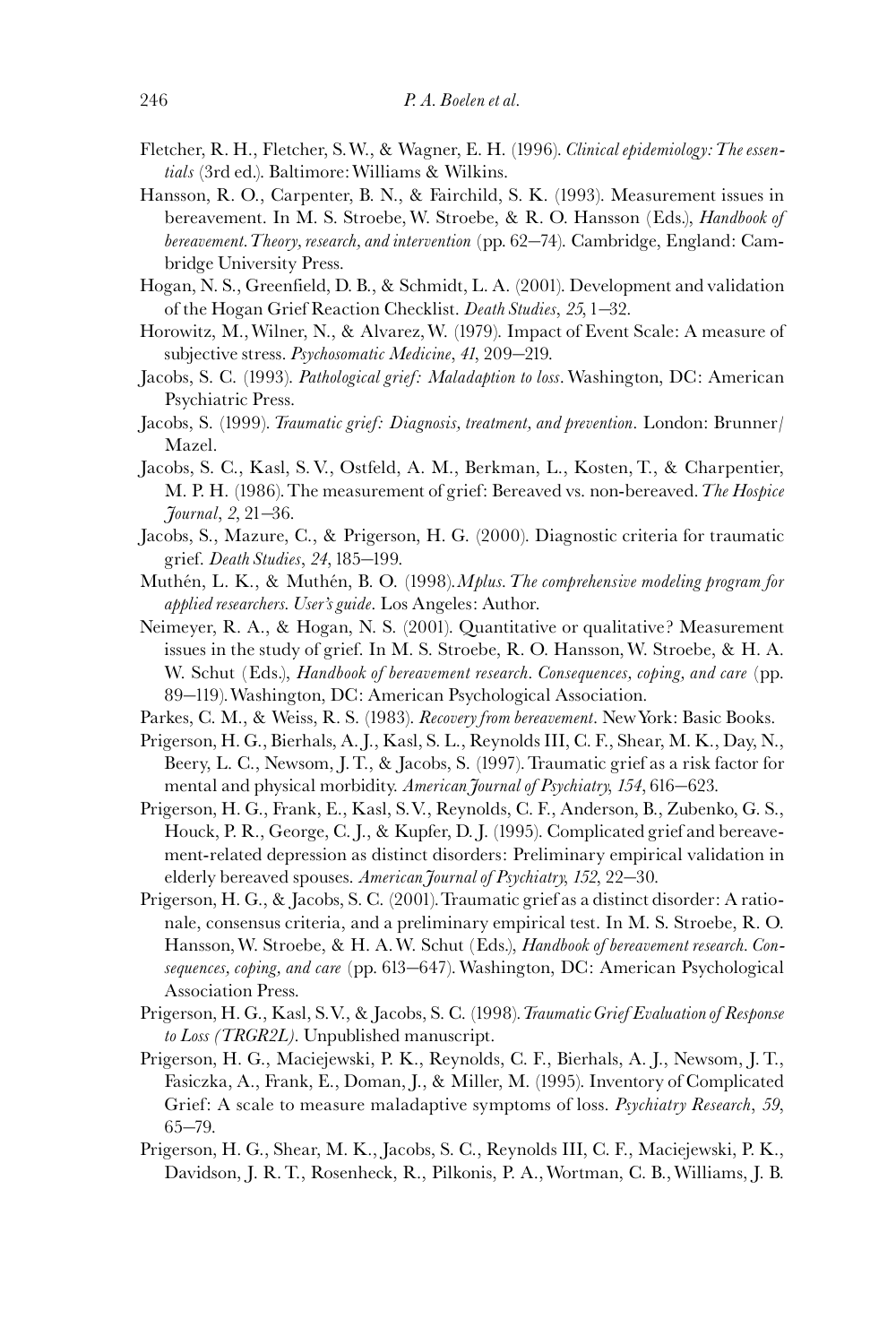W.,Widiger,T. A., Frank, E., Kupfer, D. J., & Zisook, S. (1999). Consensus criteria for traumatic grief. British Journal of Psychiatry, 174, 67-73.

- Remondet J. H., & Hansson, R. O. (1987). Assessing a widow's grief: A short index. Journal of Gerontological Nursing, 13, 31734.
- Sanders, C. M., Mauger, P. A., & Strong, P. N. (1985). A manual for the Grief Experience Inventory. Palo Alto, CA: Consulting Psychologists Press.
- Silverman, G. K., Jacobs, S. C., Kasl, S. V., Shear, M. K., Maciejewski, P. K., Noaghiul, F. S., & Prigerson, H. G. (2000). Quality of life impairments associated with diagnostic criteria for traumatic grief. Psychological Medicine, 30, 857-862.
- Zilberg, N. J.,Weiss, D. S., & Horowitz, M. J. (1982). Impact of Event Scale: A crossvalidation study and some empirical evidence supporting a conceptual model of stress response syndromes. Journal of Consulting and Clinical Psychology, 50, 407–414.
- Zisook, S., & Shuchter, S. R. (1985). Time course of spousal bereavement. General Hospital Psychiatry,  $7, 95-100$ .